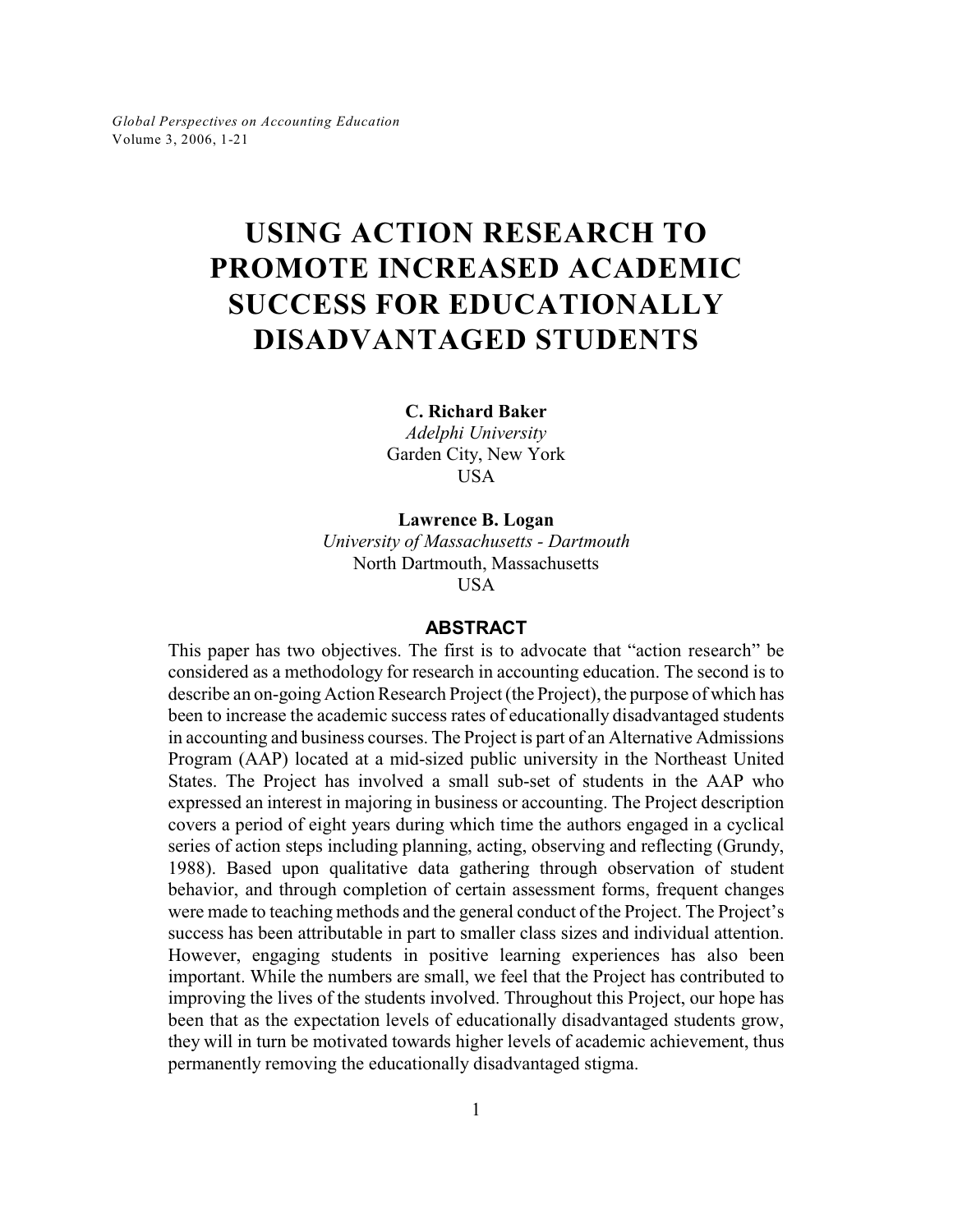**Key words:** action research, accounting education, educationally disadvantaged students, minority students

# **INTRODUCTION**

This paper describes an Action Research Project (ARP, or the Project) to promote increased academic success for educationally disadvantaged<sup>1</sup> students in accounting and business courses. The Project was part of an Alterna his paper describes an Action Research Project (ARP, or the Project) to promote increased academic success for educationally disadvantaged<sup>1</sup> students in accounting and business courses. The Project was part of an Alternative Admissions Program (AAP) at a mid-sized educationally disadvantaged students, primarily students of color, achieve greater success in college and university programs. As Hammond points out (Hammond, 1985, 1997; Hammond and Streeter, 1994), there has been a lack of persons of color in both academic accounting and the accounting profession. The reasons for this can be attributed in part to inadequate educational resources and opportunities in urban neighborhoods, thus leading to reduced expectations regarding academic success in college and university for students coming from such backgrounds.<sup>2</sup> While it is clear that educational opportunities should be made available to all students regardless of economic or ethnic background, it is important to recognize that there is disparity in educational opportunities among school districts in the United States which often leads to lower expectations for success in college and university programs for students coming from educationally disadvantaged backgrounds. Despite these disparities in educational opportunities, it is important to recognize that students coming from educationally disadvantaged backgrounds can achieve academic success. This paper advocates action research as one way of promoting increased academic success for educationally disadvantaged students in accounting and business courses.

The remainder of the paper is organized as follows. The next section briefly discusses the role of action research in the social sciences and higher education. The section following describes

Educationally disadvantaged students are defined in general as students who attended secondary schools prior to <sup>1</sup> college or university where the learning environment was inadequate or below that of other students. Operationally, educationally disadvantaged students are defined to include persons who have at least one of the following characteristics: low income; member of an ethic minority group; non-native English speaker; physical or mental disability.

 $T$ The New England Juvenile Defender's Center has provided statistics showing that a disproportionate number of minority youth are excluded from public schools for disciplinary reasons and that these numbers have been increasing. Being suspended or expelled from public school is one of the primary reasons for students dropping out of the educational process and thereby becoming persistently economically disadvantaged. The difficulties encountered by dropouts entering the job market are highlighted by examining labor force and unemployment participation. The US Department of Labor, Bureau of Labor Statistics revealed that while 68% of the 1999–2000 dropouts were in the labor force (employed or looking for work), over 28 % were unemployed (Bureau of Labor Statistics, 2000). Of the high school graduates in year 2000 who were not in college, 80% were in the labor force, and 13% of these were unemployed. Those who dropped out of high school earned an average of \$20,000 annually, barely above the poverty level, while those with a bachelor's degree doubled that annual earnings level (Bureau of the Census, 1999).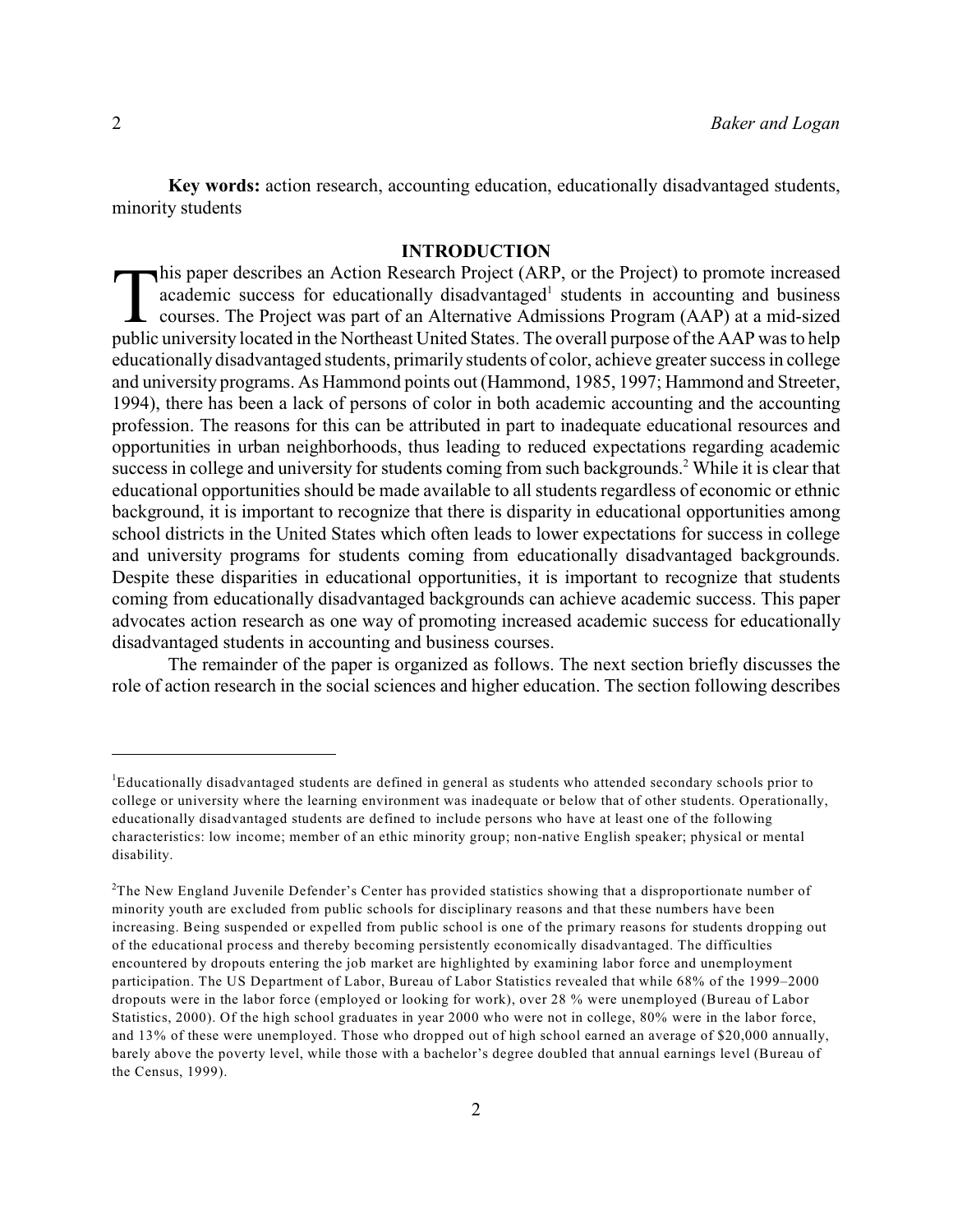the AAP. The specifics of the Project will then be discussed. Findings and recommendations from the Project will then be presented in a final section which summarizes and concludes the paper.

# **ACTION RESEARCH**

Action research encompasses several models of interpretive and qualitative research which are specifically characterized by their twin objectives of engaging in the pursuit of useful knowledge and seeking to facilitate social or organizational change. Action research has features which resemble change agency, and some which resemble field research. Action research is often described as being cyclical, participative, qualitative, reflective and responsive (Dick, 1993).

### **Background of Action Research**

Action research has been used in the social sciences for over a century. McKernan (1991) indicates that action research in educational curriculum development can be traced to the Science in Education Movement of the late nineteenth and early twentieth centuries. He also suggests that the work of American philosopher, John Dewey, was a precursor of action research through his use of inductive methods to solve practical problems in fields like education, psychology, aesthetics, and philosophy (McKernan, 1991). McKernan also states that the Group Dynamics movement in social psychology during the first half of the twentieth century was a type of action research which addressed social problems through qualitative methods. Action research was employed in the 1940s to address various kinds of social problems (e.g. the severe dislocations caused by World War II; inter-group conflict; racial prejudice).

Kurt Lewin was an important figure in action research during the 1940s and 1950s (Lewin, 1947). Lewin viewed action research as an experimental form of inquiry focused on groups that were experiencing social difficulties. Lewin often maintained that social problems should be the primary focus of all research in the social sciences. Lewin's approach to action research included a series of cycles including: analysis; fact-finding; conceptualization; planning; implementation; and evaluation. During the 1950s and early 1960s action research was frequently used to study companies and business organizations. The methodology became popular in the United States at the Massachusetts Institute of Technology and in the United Kingdom at the Tavistock Institute (Masters, 1995; McKernan, 1991). Towards the end of the 1960s, action research more or less disappeared from mainstream social science research because of an increasing emphasis on quantitative methods (Baskerville and Wood-Harper, 1998). One notable exception was Argyris, who advocated a type of action research which he called action science. Argyris stressed integration of theory with practice in a cyclical process of problem diagnosis, intervention and reflective learning. Argyris promoted action science in a series of books and articles, many of which were written in collaboration with Daniel Schön (e.g. Arygris and Schön, 1978, 1991).

### **Action Research in Education**

Some of the earliest applications of action research were in the field of education, and it has been in the field of education where action research has become a well-accepted methodology (see Paisey and Paisey, 2005 for a review). Paisey and Paisey (2005) state that action research "has been advocated as a research method particularly suited to classroom inquiry where time, cost or the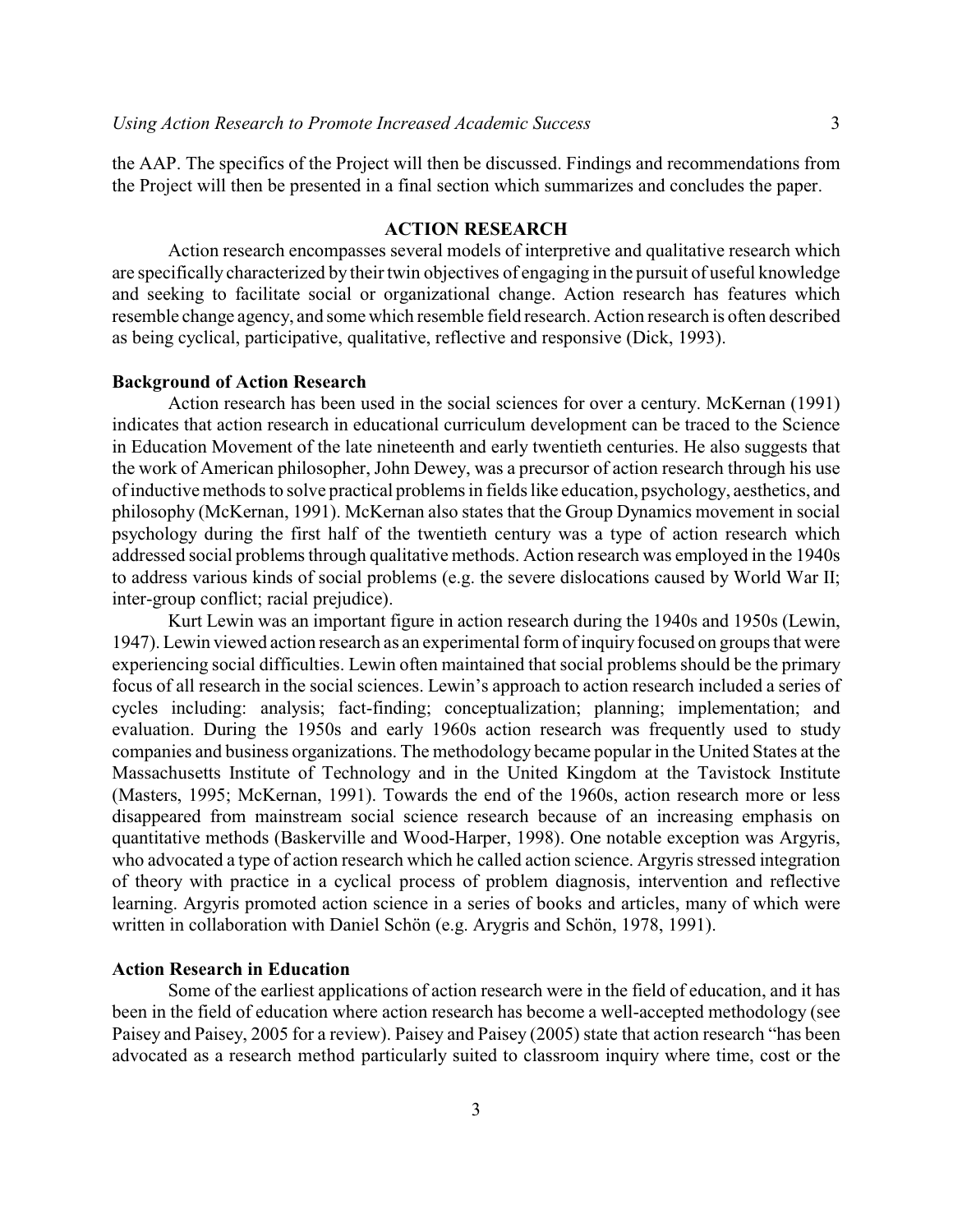small-scale nature of an investigation might render other methods unsuitable" (p. 3). They also indicate that while action research in education was originally focused on primary and secondary schools, in recent years there has been a growing use of action research in higher education (Schratz,1992; Apsland and Brooker, 1998; Atweh et al., 1998; Hand, 1998; Winter, 1998). In their particular use of action research, Paisey and Paisey (2005) focused on the problem of increasing accounting students' use of original accounting pronouncements in advanced accounting courses at a Scottish university. Paisey and Paisey's model of action research is discussed more in the following section and compared with a model of action research proposed by Grundy and Kemmis (1981).

# **Models of Action Research**

Action research focuses on a problem, or particular practice, occurring within a specific social setting. The purpose of action research is to alleviate the problem or increase the effectiveness of the practice. Action research typically involves a cyclical series of steps such as: planning, acting, observing and reflecting (Masters, 1995; Stringer, 1996). Based on Bassey (1998) and Hand (2001), Paisey and Paisey (2005) suggest a model of action research for higher education which involves five steps, including:

- 1. Defining the problem and framing research questions.
- 2. Collecting data and deciding how teaching could be changed.
- 3. Implementing the selected changes to teaching.
- 4. Monitoring and evaluating the changes made.
- 5. Reviewing and reflecting upon the changes, repeating cycle if necessary.

The Paisey and Paisey model has a number of advantages, particularly in terms of its emphasis on data collection prior to taking action, and in the step of monitoring and evaluation. However, when we began our Project, we were unfamiliar with this approach; consequently, we based our research on another model of action research derived from Grundy and Kemmis (1981, as cited in Grundy, 1988). As compared with the Paisey and Paisey model, the Grundy and Kemmis approach places a somewhat greater emphasis on taking action first and then evaluating the results of the action through observation and reflection. Observation is defined by Grundy and Kemmis primarily in terms of qualitative data, such as observing and noting changes in the behavior of participants in the social setting after taking an action (Grundy, 1988). The Grundy and Kemmis approach has certain similarities with "participant observation" as a method of social science research, in that the researcher is a participant in the social setting and he or she gathers data primarily through observation of other participants in the social setting (see Diesing, 1991; Baker, 1977). The principal difference between participant observation and action research is that action research seeks to change the social setting in order to facilitate improvement in a perceived social problem. Table 1 compares the Grundy and Kemmis model of action research to the Paisey and Paisey model.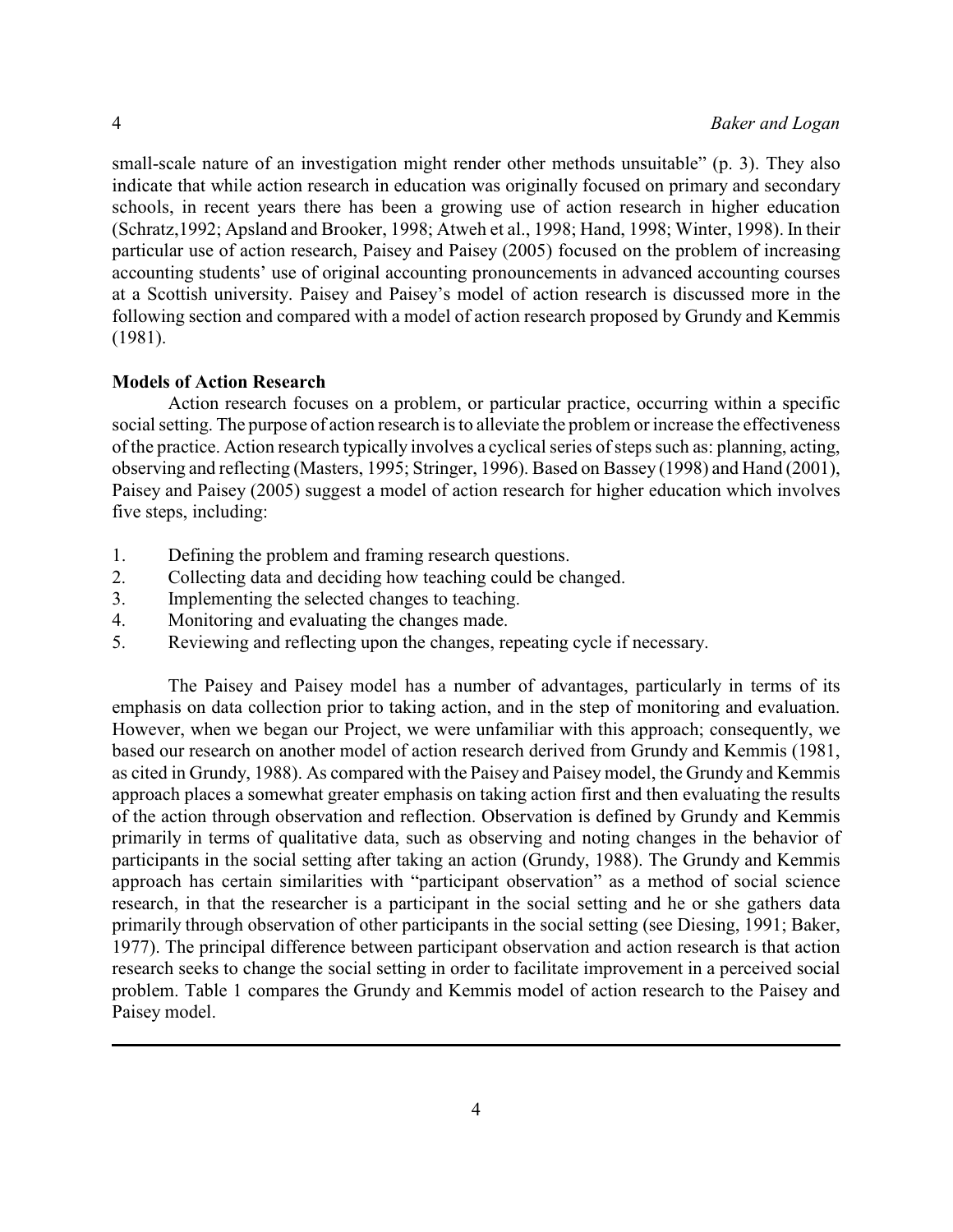# **TABLE 1**

#### **A Comparison of Models of Action Research**

| <b>Grundy and Kemmis</b> | <b>Paisey and Paisey</b>                                              |
|--------------------------|-----------------------------------------------------------------------|
| 1. Planning              | 1. Define the problem and frame research questions.                   |
|                          | 2. Collect data and decide how teaching could be changed.             |
| 2. Acting                | 3. Implement the selected changes to teaching.                        |
| 3. Observing             | 4. Monitor and evaluate the changes made.                             |
| 4. Reflecting            | 5. Review and reflect upon the changes. Repeat cycle if<br>necessary. |
|                          |                                                                       |

#### Sources: Grundy and Kemmis (1988) and Paisey and Paisey (2005)

In the Grundy and Kemmis model, Step 1 (Planning) can be compared with Step 1 (Defining the Problem) and Step 2 (Collecting Data) of the Paisey and Paisey model, while in the Grundy and Kemmis model, Step 2 (Acting) can be compared with the Step 3 (Implementing Changes) of the Paisey and Paisey model. Step 3 (Observing) in the Grundy and Kemmis model, can be compared with Step 4 (Monitoring and Evaluating) in the Paisey and Paisey model. Step 4 (Reflecting) in the Grundy and Kemmis model can be compared with Step 5 (Reviewing and Reflecting) of Paisey and Paisey. Regardless of the differences between the models of action research, it should be emphasized that in both models the overall purpose is to improve the social setting.

### **THE ALTERNATIVE ADMISSIONS PROGRAM**

This section describes the background of the Project within the setting of the AAP. It should be noted that the Project comprised a small portion of the AAP. The authors had no direct responsibility for the design and implementation of the AAP. Their only involvement in the AAP was with regard to the Project. While the purpose of the AAP was to increase the general level of academic success of educationally disadvantaged students in the university as a whole, the purpose of the Project was limited to increasing the level of academic success of students in business and accounting courses. "Academic Success" for the AAP was defined to be graduation from the university, or continuation in good academic standing and making normal progress. This measure was also adopted as the measure of academic success for the Project.

### **The Problem of Educationally Disadvantaged Students in Higher Education**

Prior research has examined race and class-based factors that affect academic success in higher education in the United States. These studies indicate that as early as at pre-school levels, African-American and Hispanic students have lower achievement test scores in vocabulary, arithmetic skills and general knowledge, as compared to white and Asian students. Kober (2001) maintains that while family income and parent education account for approximately one-third of the lower performance scores, the remaining two-thirds is attributable a combination of the following factors: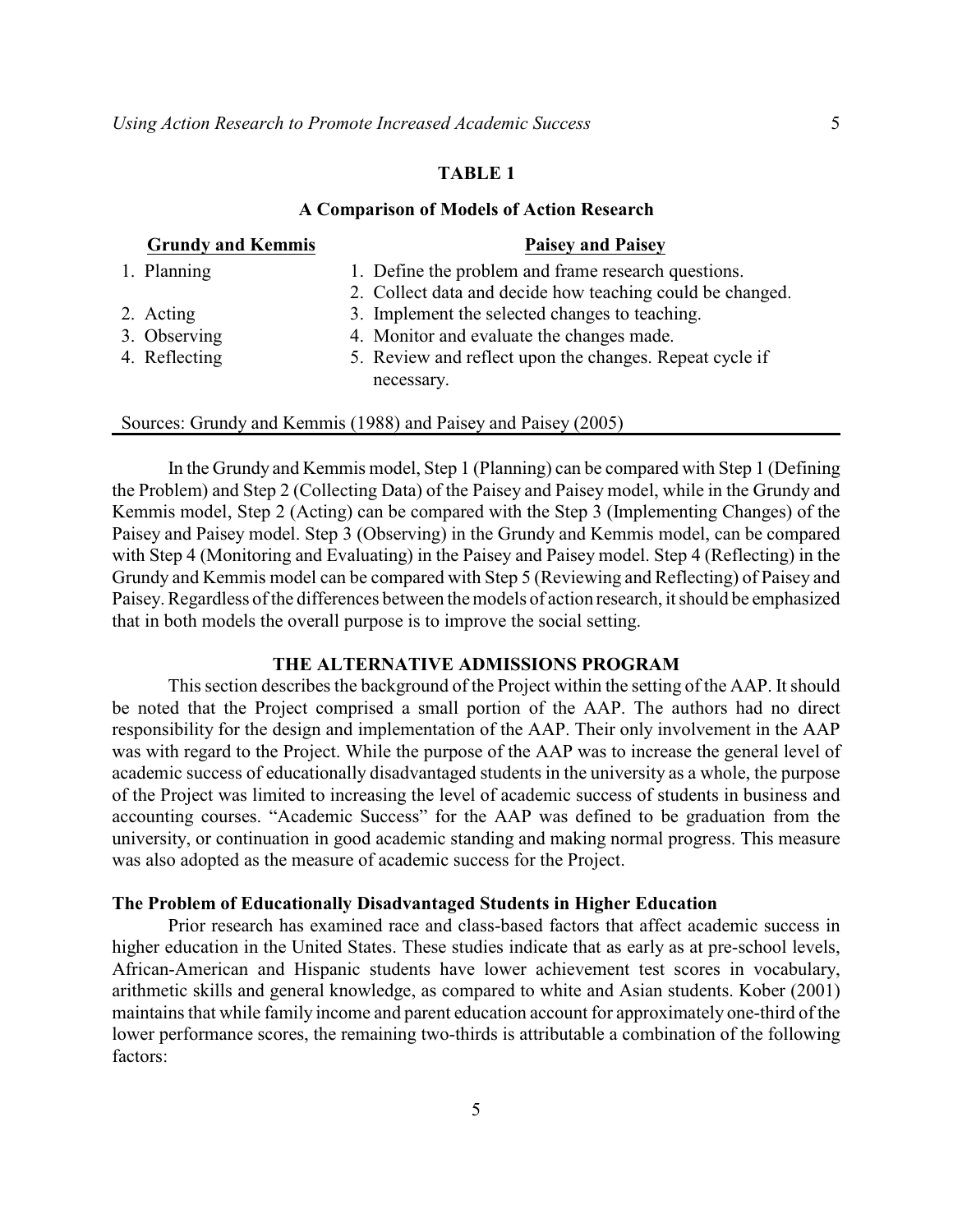- A lack of access to high-quality preschools.
- A lack of experienced teachers.
- Lower teacher expectations.
- Resource disparities between schools.
- $\bullet$  Less rigorous courses.

Prior research also indicates that four factors reliably lead to academic success: (1) smaller schools where students are well known (300 to 500 students is optimal); (2) smaller class sizes (especially at the elementary level); (3) challenging curricula; (4) academically qualified teachers (Kober, 2001). Educationally disadvantaged students are less likely to have experienced these resources. In schools attended predominantly by students of color, class sizes are large, curriculum offerings and materials are lower in quality, and teachers are less qualified in terms of levels of education, certification, and training in the fields that they teach (Darling-Hammond, 1998). Darling-Hammond (1998) maintains that in the US educational system, students routinely experience unequal learning opportunities based on their social and class status. It is therefore not unexpected that students from educationally disadvantaged backgrounds may enter the university on an unequal footing, if they enter at all.

Beyond the disparities in prior educational opportunities, there has been another challenge in dealing with the problem of increasing the level of academic success for educationally disadvantaged students, in that the overall graduation rate of university students in the US is about 56% (Thomas et al., 2003). This low graduation rate is considered to be a social problem, particularly for public universities and universities where admission standards are less stringent than others. The problem of low graduation rates differs somewhat from the situations in other developed countries, such as the UK, Canada and Australia, where there have also been efforts made to increase the levels of higher education participation by disadvantaged groups (Thomas et al., 2003). While the problem in the US has been defined primarily in terms of increasing overall retention and graduation rates, the problem in the UK and other developed countries has frequently been defined in terms of increased social inclusion through implementation of educational practices that improve the academic performance of disadvantaged groups (see for example: Bassey, 1998; Winter, 1998; Naidoo, 2000; Thomas et al. 2003; Houston and Rimmer, 2005 for a further discussion of this issue). It must be acknowledged there has been a largely instrumental approach taken towards the problem in the US, which tends to focus on measuring academic success in terms of increased retention rates rather than achieving increased learning or greater social inclusion. The Project described in this paper has sought to combine the two efforts by focusing on changes in teaching which help to improve student learning which will then result in improved graduation rates.

One area of common concern among educators in the US and the UK is student motivation (see Ottewill and Macfarlane, 2003; Paisey and Paisey, 2005). One of the greatest challenges in teaching accounting and business subjects to any student is to help the student appreciate the relevance of the curriculum for their future lives and careers. Many college-age students do not read

# **TABLE 2**

### **Secondary School Requirements for Admission to Alternative Admissions Program**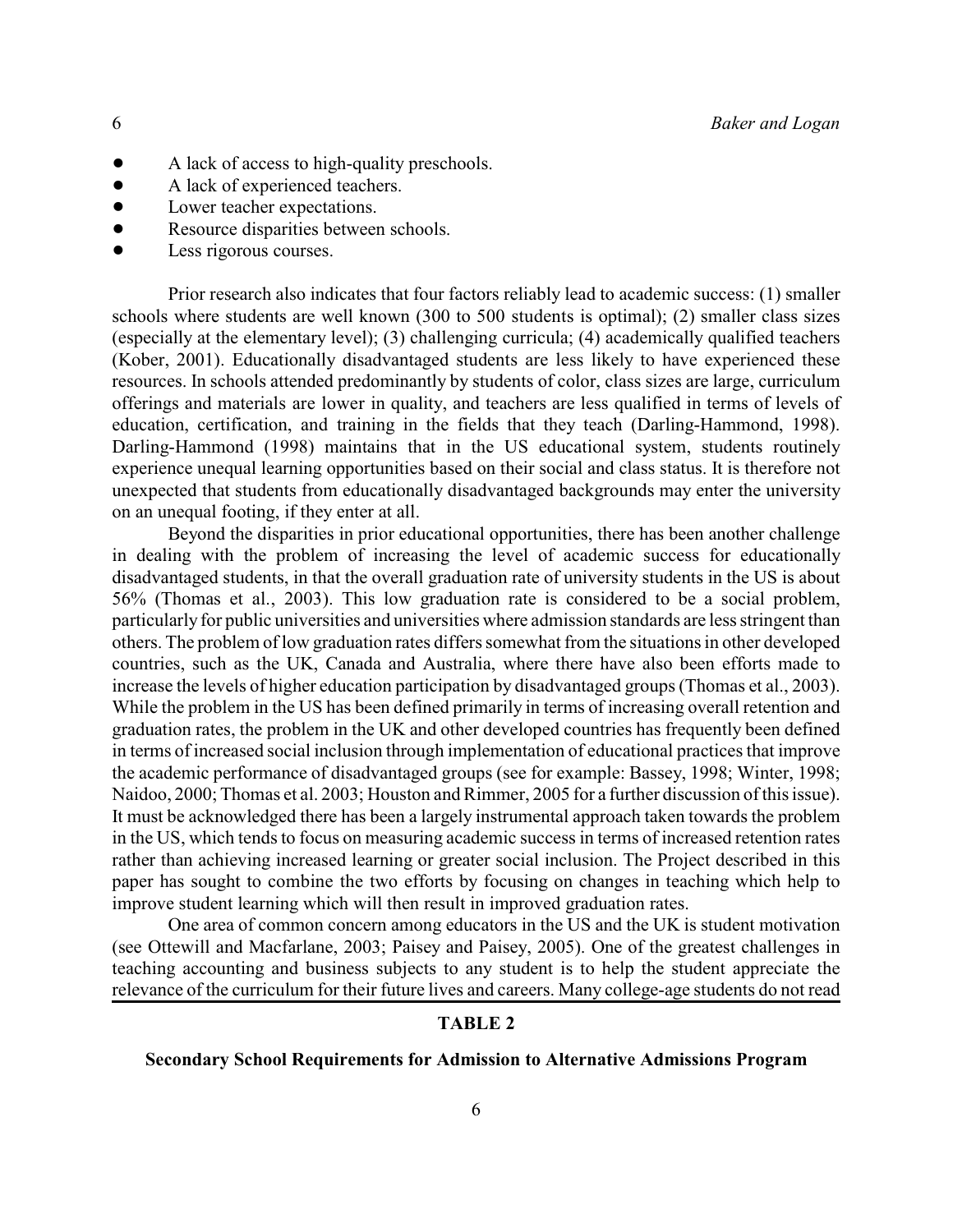| English           | 4 courses                                                                                   |
|-------------------|---------------------------------------------------------------------------------------------|
| Mathematics       | 3 courses (Algebra I and II and Geometry or Trigonometry, or<br>comparable coursework)      |
| <b>Sciences</b>   | 3 courses (including 2 courses with lab work)                                               |
| Social Sciences   | 2 courses (including 1 course in U.S. history)                                              |
| Foreign Languages | 2 courses (in a single language)                                                            |
| Electives         | 2 courses (from the above subjects or from the Arts and<br>Humanities or Computer Sciences) |

newspapers or access other types of information about business and economic subjects, and they are often unfamiliar with business practices. A major focus of our Project has been on how to increase student motivation. The data gathered in the Project have primarily consisted of observations of student behavior such as class attendance, class participation, homework preparation and test performance, all of which are surrogate measures of student motivation. The changes made to the Project as a result of these data have been focused on increasing student motivation. In this sense, the goals and purposes of our Project have been similar to the types of action research conducted in the UK and other countries in recent years (see for example Adler and Milne, 1997; Hand, 1998; Paisey and Paisey, 2005).

# **Description of the Alternative Admissions Program**

The mission of the AAP is expressed as follows: "To empower educationally disadvantaged students by providing them an opportunity to pursue a college education and by providing support for their academic and personal development" (Alternative Admissions Program, 2003). The state in which the university is located has adopted the requirements shown in Table 2 for entry into the university (Board of Higher Education, 2002). A student must pass the courses shown in Table 2 with a secondary school grade point average of 3.0 on a 4.0 scale. Educationally disadvantaged students often do not meet these requirements because of inadequacies in their prior educations. Even if they meet the requirements, the courses they have taken may not have been at the same level of rigor as those taken by other students entering the university. Consequently, students who are evaluated as being close to meeting the requirements may gain admission to the university through the AAP.

The objectives of the AAP, as established by the staff of the program and approved by the university administration, are as follows:

- 1. Recruit and admit 60-100 disadvantaged students per year, as defined by the following criteria:
	- a) not less than 55% low income and/or first generation to attend college;
	- b) not less than 50% ethnic minority;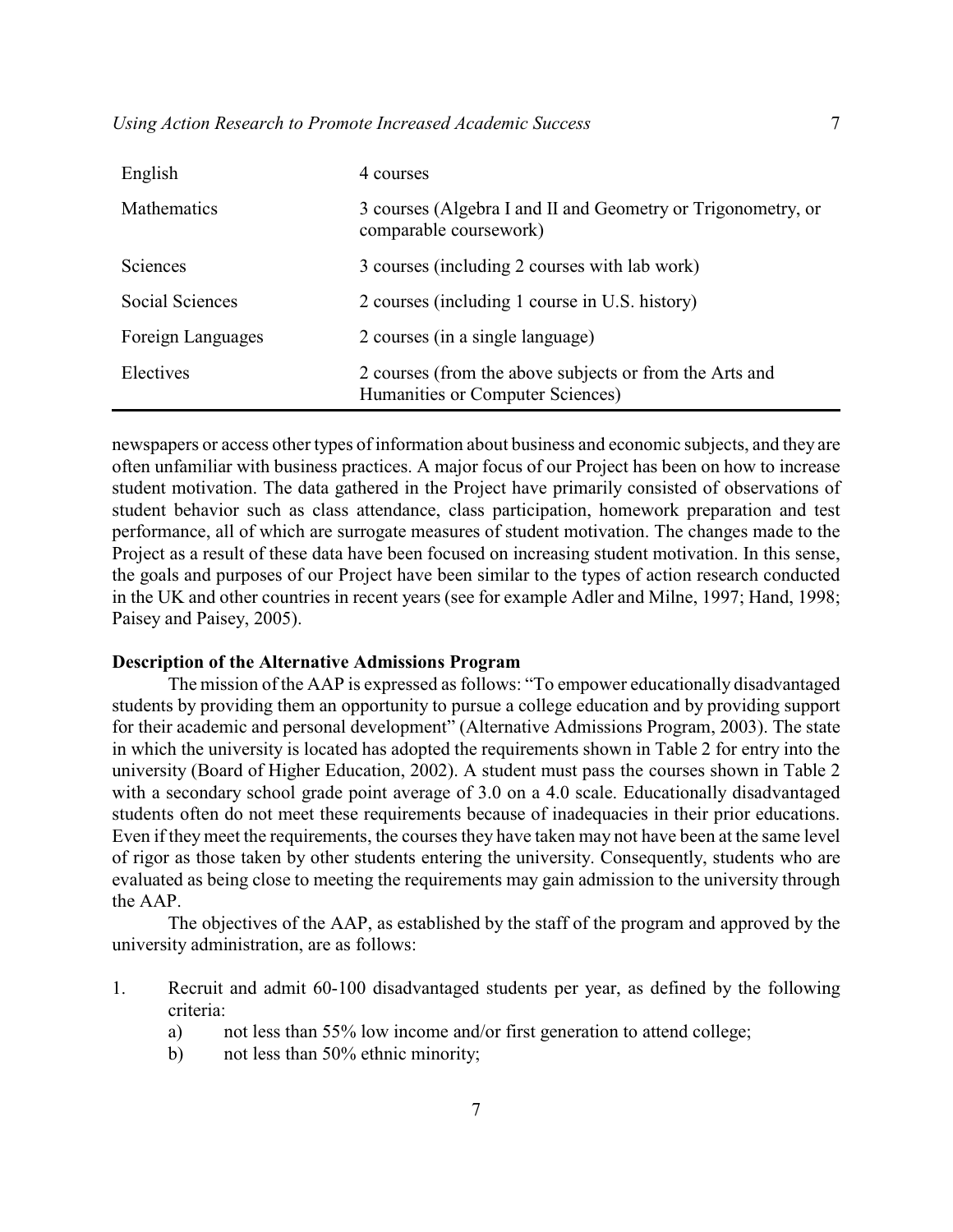- c) not less than 20% English as Second Language;
- d) not less than 8% students with disabilities.
- 2. Recommend for traditional coursework 75% of those admitted.
- 3. Graduate 49% of the students who successfully complete Fall Academic Program (initial semester) within five years.

For the academic year 2004, 79% of the students participating in the AAP qualified in more than one category. From an ethnic perspective, 31% were African-American, 24% were Cape Verdean, and the remainder came from other minority and non-minority groups.

Students accepted into the AAP received conditional admission to the university. Before entering fullymatriculated status, the students had to be complete the Fall Academic Program which provided an orientation to university study. To remain enrolled, the students must maintain a 2.0 or better grade point average on a 4.0 scale and otherwise make normal academic progress (Alternative Admissions Program, 2003).

Table 3 provides a statistical summary of the AAP for the Class Entry Years 1993 to 2003. The variation in the number of applications submitted to the Program on an annual basis was not under the control of the program staff, however, the staff sought to meet the program objective of achieving between 60 and 100 students who were accepted, were enrolled, and had completed the preliminary Fall Academic Program. Completion of the Fall Academic Program is a pre-requisite for full admission to the university. The actual number of fully matriculated students have been in the range of 60 to 70 students per year, with a gradual increase after class admission year 2000. Of those who gain full admission to the university, 52% have either graduated or remain in good standing. We believe that the Project may have contributed in part to the recent increase in success rates of the AAP.

### **THE PROJECT**

This section describes the first eight years of the Project, spanning the period from class entry year 1996 through class entry year 2003.

# **Methodology**

Grundy and Kemmis (1981) indicate that an action research project should consist of four steps which are cyclically repeated as long as necessary to change or correct the problem. The steps are: planning; taking action; observing; reflecting. During the eight years of the Project, there have been a number of cycles of taking action, observing, reflecting and making changes. Effectively, each year of the Project is a cycle of action research. For purposes of explanation, the eight years of the Project are divided into three phases as described below.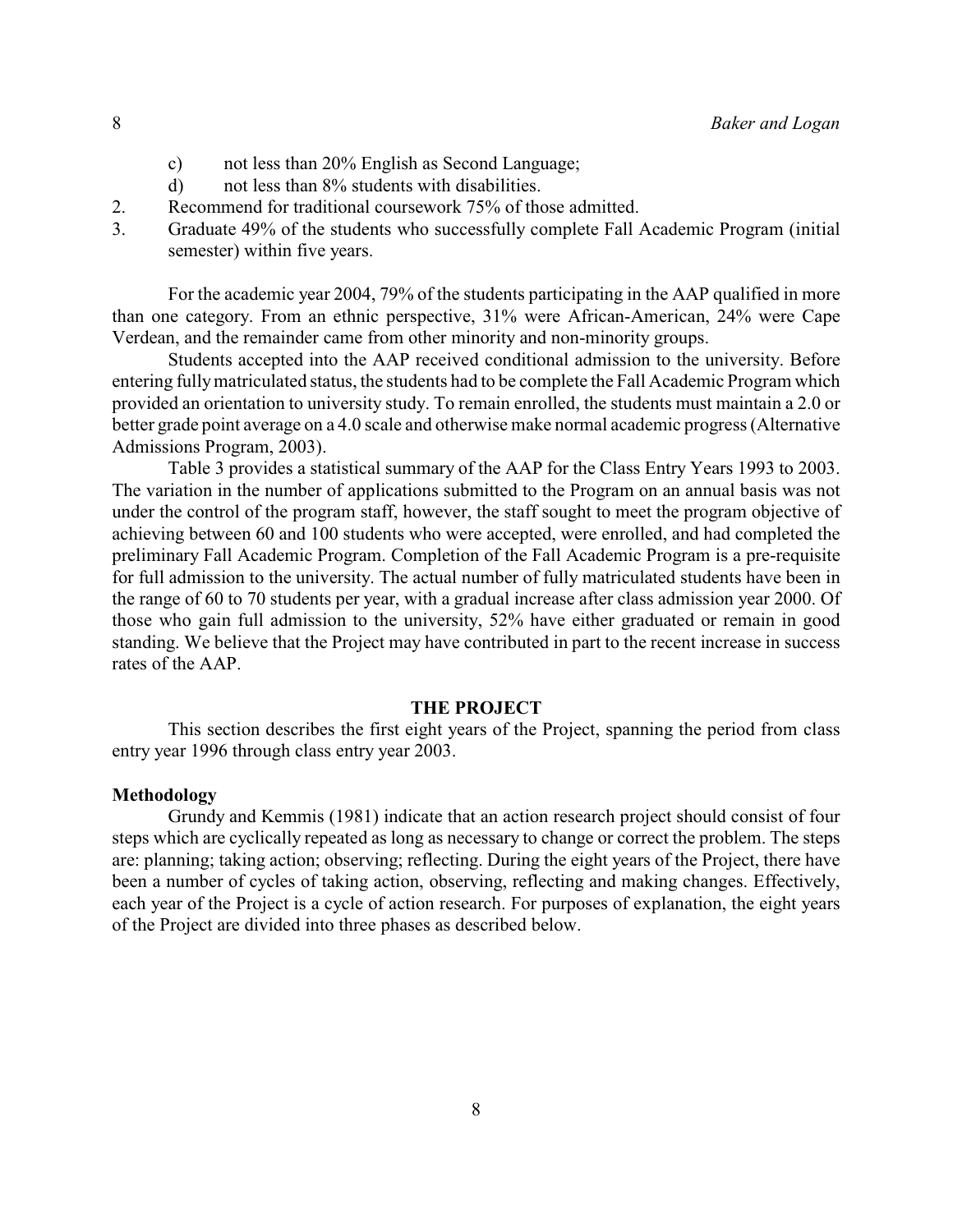# **TABLE 3**

### **Alternative Admissions Program Statistics**

|                    |              | Accepted, Enrolled            |         | Graduated or  |                |
|--------------------|--------------|-------------------------------|---------|---------------|----------------|
| <b>Entry Class</b> | Complete     | and Completed Fall            | Yield   | Remaining in  | <b>Success</b> |
| Year               | Applications | Academic Program <sup>*</sup> | Percent | Good Standing | Percent**      |
| 1993               | 168          | 59                            | 35%     | 33            | 56%            |
| 1994               | 167          | 73                            | 44%     | 26            | 36%            |
| 1995               | 128          | 59                            | 46%     | 26            | 44%            |
| 1996               | 137          | 59                            | 43%     | 25            | 42%            |
| 1997               | 117          | 55                            | 47%     | 22            | 40%            |
| 1998               | 124          | 64                            | 52%     | 25            | 39%            |
| 1999               | 144          | 64                            | 44%     | 35            | 55%            |
| 2000               | 173          | 78                            | 45%     | 44            | 56%            |
| 2001               | 166          | 74                            | 45%     | 45            | 61%            |
| 2002               | 144          | 76                            | 53%     | 53            | 70%            |
| 2003               | 174          | 80                            | 46%     | 55            | 69%            |
| Total              | 1,642        | 741                           | 45%     | 389           | 52%            |
| Means              | 149          | 67                            | 45%     | 35            | 52%            |

Source: Alternative Admissions Program (2003).

 Completion of the Fall Academic Program indicates fully matriculated status. \*

\*\* Success defined as graduation or remaining in good academic standing.

# **Phase I-Problem Definition and Planning**

When the AAP was established in 1993, it quickly became apparent that few of the students were choosing business as a major field of study. This was considered to be a problem by the staff of the AAP, the university administration, and the faculty of the College of Business. Therefore, a decision was made in 1995 to develop an experimental, non-credit course which would form the basis of the Project. The purpose of the experimental course was to interest students in majoring in business. This purpose was not just to achieve a better balance between departments; it was also felt that students would benefit by majoring in business by having an increased probability of obtaining well-paid employment after university graduation. An accounting professor with an African-American background became the course instructor and the primary investigator for the Project.

Participants were initially selected for the Project by the advisors of the AAP based on the student's interest in considering business as a major field of study. Approximately 14 students per year (i.e. about one fourth of the students in the AAP) participated in the Project. While this number represented the actual number students who demonstrated an interest in participating in the Project, it was also felt to be an appropriate number because the course was originally intended to be remedial; therefore, a limit of 15 students was established, except for the years in which there was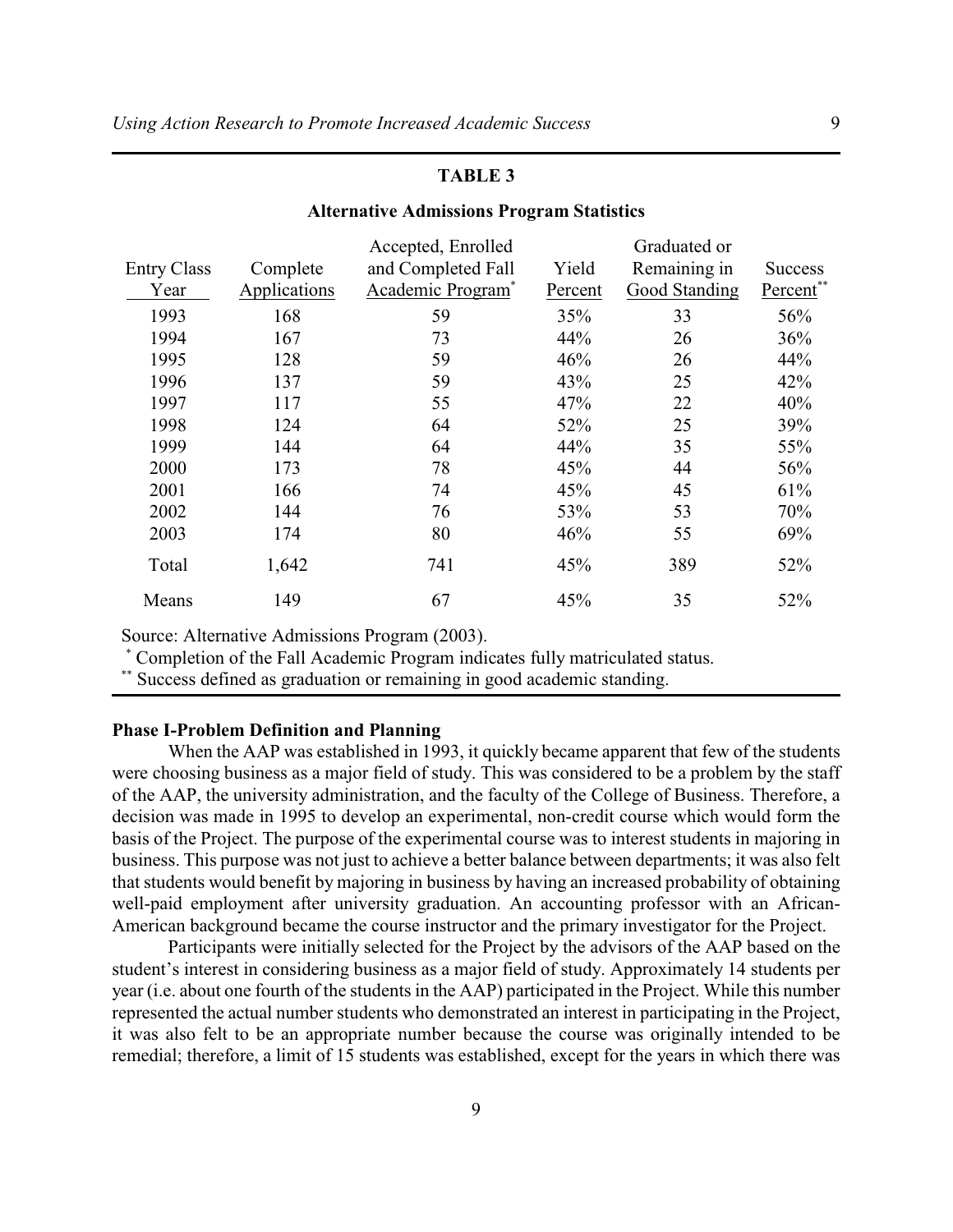greater demand (see Table 4). More than 60 percent of the participants were members of ethnic minorities (e.g. African American,Cape Verdean, Hispanic, Native American or non-native English speaking Asian). The setting of the Project was an introductory financial accounting course. Upon completion of the financial accounting course, students were permitted to enroll in a comparable managerial accounting course. Other than in these two courses, students were not segregated from other students in the university in any way. A College of Business requirement regarding attainment of sophomore standing prior to being permitted to take these courses was waived by the college curriculum committee. This waiver allowed students to experience the business curriculum prior to choosing a major field of study.

During the first three years of the Project, students did not receive credit towards graduation for taking the courses. Based upon initial planning decisions, which in retrospect may have been erroneous, the course was designed to be remedial in nature, involving three hours per week of basic skill building in reading, writing and arithmetic. The remaining six hours per week were devoted to viewing and discussing videos focusing on accounting and business topics: study skills; dressing appropriately for business; and accounting principles. Teaching assistants (TAs) were employed to work with students outside of class in their university residences and to help the students with their homework. The TAs also provided information to the instructor about the progress and cooperative learning activities of the students.

| <b>Class Entry</b><br>Year | <b>Students</b><br>Participatin<br>g in the<br>Project | <b>Students</b><br>Graduated or in<br>Good Standing<br>in Business | <b>Students</b><br>Graduated or in<br>Good Standing<br>Non-Business | <b>Total Students</b><br>Graduated or<br>in Good<br>Standing | Percentage<br>Success <sup>*</sup> |
|----------------------------|--------------------------------------------------------|--------------------------------------------------------------------|---------------------------------------------------------------------|--------------------------------------------------------------|------------------------------------|
| 1996                       | 14                                                     | 4                                                                  |                                                                     |                                                              | 36%                                |
| 1997                       | 6                                                      | າ                                                                  |                                                                     | 3                                                            | 50%                                |
| 1998                       | 15                                                     | 9                                                                  |                                                                     | 10                                                           | 67%                                |
| 1999                       | 14                                                     |                                                                    |                                                                     | 8                                                            | 57%                                |
| 2000                       | 20                                                     | 6                                                                  |                                                                     |                                                              | 35%                                |
| 2001                       | 16                                                     | 8                                                                  |                                                                     | 8                                                            | 50%                                |
| 2002                       | 14                                                     |                                                                    |                                                                     | 8                                                            | 57%                                |
| 2003                       | 13                                                     | 6                                                                  | 5                                                                   | 11                                                           | 85%                                |
| Total                      | 112                                                    | 44                                                                 | 16                                                                  | 60                                                           | 54%                                |
| Means                      | 14                                                     | 6                                                                  | 2                                                                   | 8                                                            | 55%                                |

### **TABLE 4**

### **Action Research Project Graduation and Retention Rates**

Source: Alternative Admissions Program (2003)

Success defined as graduation or remaining in good academic standing.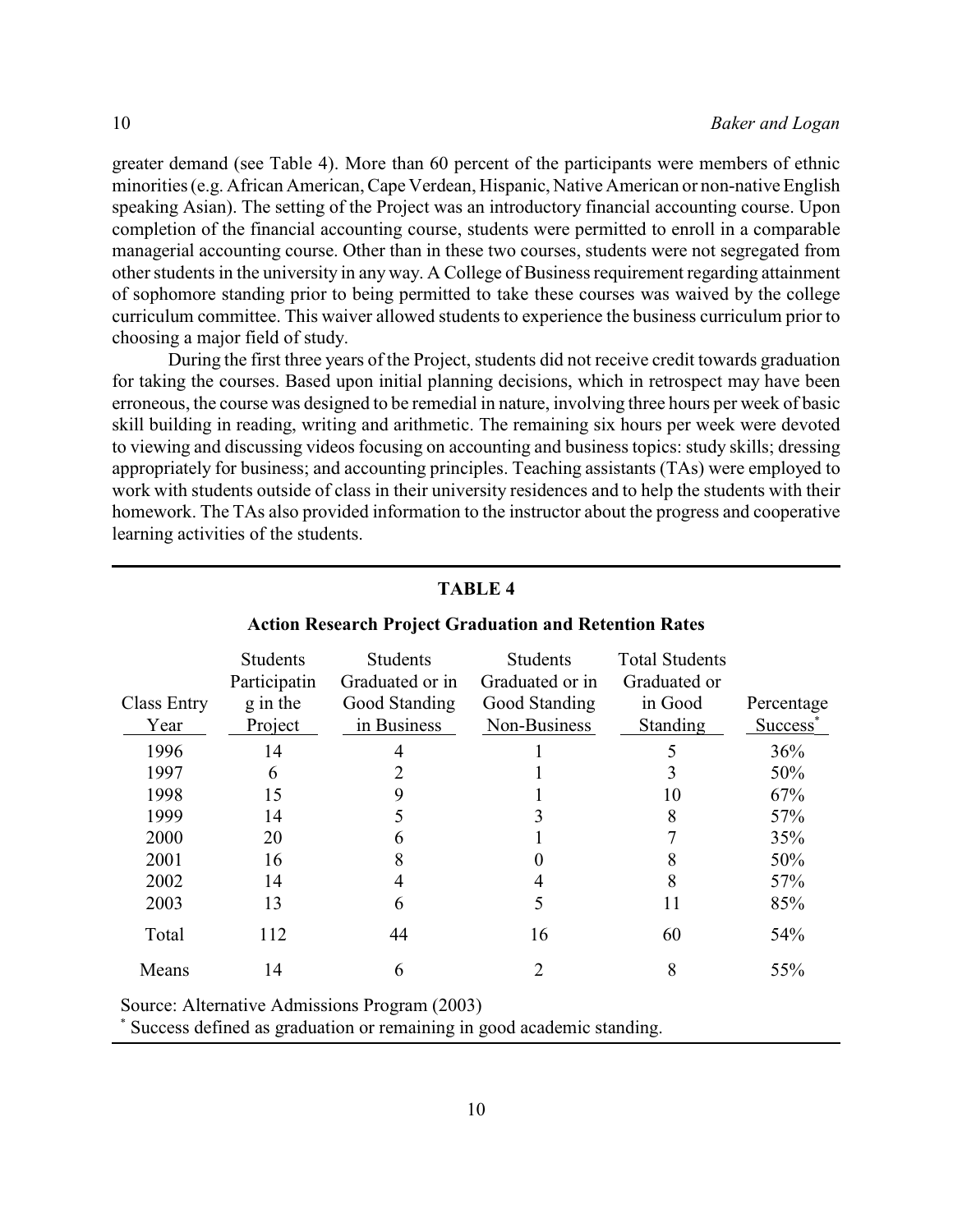#### **Taking Action**

*Year 1 (first cycle).* Among the action steps taken during the first year of the Project was to have students view videos. As an example, one video portrayed a group of male and female students from different racial backgrounds who were discussing accounting. The purpose was to introduce students of color to opportunities in the business world and to the topic of accounting. Another video focused on the need for financial statements and how they are used in business settings. This video portrayed individuals dressed in professional attire. This was a planned action to focus students' attention on appropriate attire in the business world. Another planned action was to require students to read newspaper articles about topics with which they could easily relate. The articles included ones that discussed fast food enterprises such as McDonald's and others relating to sports enterprises such as Nike. Most of the students were employed, and some of them were employed in the fast food industry. Many of the students were interested in sports. The selection of articles had two purposes: to encourage students' interest in business topics, and to demonstrate the extent to which business is connected with various aspects of their lives.

Every class meeting opened with a group discussion of the assigned articles, which allowed students to express their ideas freely. For example, a discussion about the fast food industry might lead to a better understanding of accounting concepts such as inventory, return on assets, payroll expense and employee benefits. When discussing sports, the salaries of athletes and their potential investment opportunities might lead to a discussion of the need for financial statements and how investment decisions are based on accounting information. During the class meetings, homework assignments were reviewed and discussed using a team approach. The class was divided into two teams. Each team would select a member from the opposite team and ask questions about the homework. If a team member was unable to answer a question, he or she was penalized by having to write a paragraph about a business article which they could select from the Wall Street Journal.

# **Data Collection and Observation**

During the first year (first cycle) of the Project, the instructor gathered qualitative and quantitative data, primarily through observations of student behavior, but also through the completion of assessment forms required by the staff of the AAP and the College of Business. The assessment forms were completed for each student at three points during the semester (after 5 weeks, after 10 weeks, and at the end of the semester). The data collected on these forms included assessments of: level of class attendance; level of class participation; level of timely submission of assignments; and ability to pass tests (see Exhibit 1). While these forms were not specifically designed for the Project, they were used by the Project to make changes in the way that the course was conducted. In addition, at the end of each semester, all students in the College of Business were required to complete a Student Evaluation of Faculty form, which provided qualitative and quantitative assessments of courses and instructors along several dimensions, and provided space for free form comments from students (see Exhibit 2). Again, this form was not specifically designed for the Project, but was used by the Project to make changes in the conduct of the course.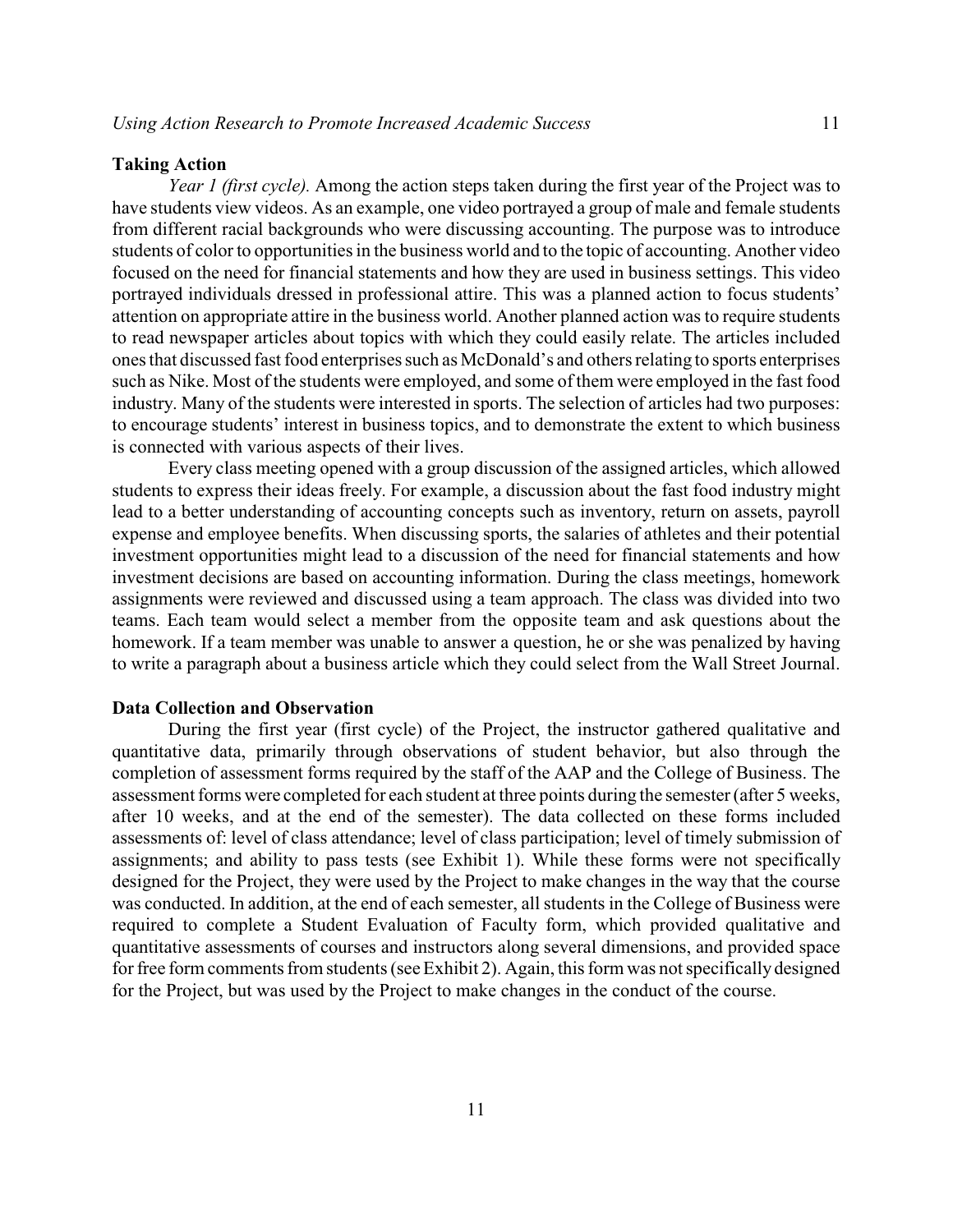# **EXHIBIT 1 - STUDENT PROGRESS ASSESSMENT**

This report is used as a counseling tool to assist the student. Your quick response will aid us in our service to the student.

# **Instructor:**

**Date:**

**Course:**

# **Student:**

| PLEASE CHECK THE FOLLOWING CATEGORIES WHERE APPROPRIATE. |    |                                   |   |    |                               |  |
|----------------------------------------------------------|----|-----------------------------------|---|----|-------------------------------|--|
|                                                          | 10 | К                                 | 5 | 10 | F                             |  |
|                                                          |    | () attends class regularly        |   |    | () is often late to class     |  |
|                                                          |    | () actively participates in class |   |    | () misses class often         |  |
|                                                          |    | () hands in assignments on time   |   |    | () displays poor study habits |  |
|                                                          |    | () is able to pass tests          |   |    | () lacks adequate course      |  |
|                                                          |    |                                   |   |    | background                    |  |
|                                                          |    | other:                            |   |    | () in danger of failing       |  |
|                                                          |    |                                   |   |    | other:                        |  |

# **COMMENTS**

# 5<sup>th</sup> WEEK: (Please address the following:)

| Comments:                                                                         |
|-----------------------------------------------------------------------------------|
| $10^{th}$ WEEK:                                                                   |
|                                                                                   |
|                                                                                   |
|                                                                                   |
| <b>Final Recommendation:</b> (If different from $10th$ week evaluation:)          |
| Is this student ready for university level work academically and behaviorally?    |
| Is there any further skill development needed?                                    |
| If yes, please describe.                                                          |
| Course recommendation:                                                            |
| Return first assessment after 5 weeks; second assessment after 10 weeks and final |

**assessment as soon as possible after final exam.**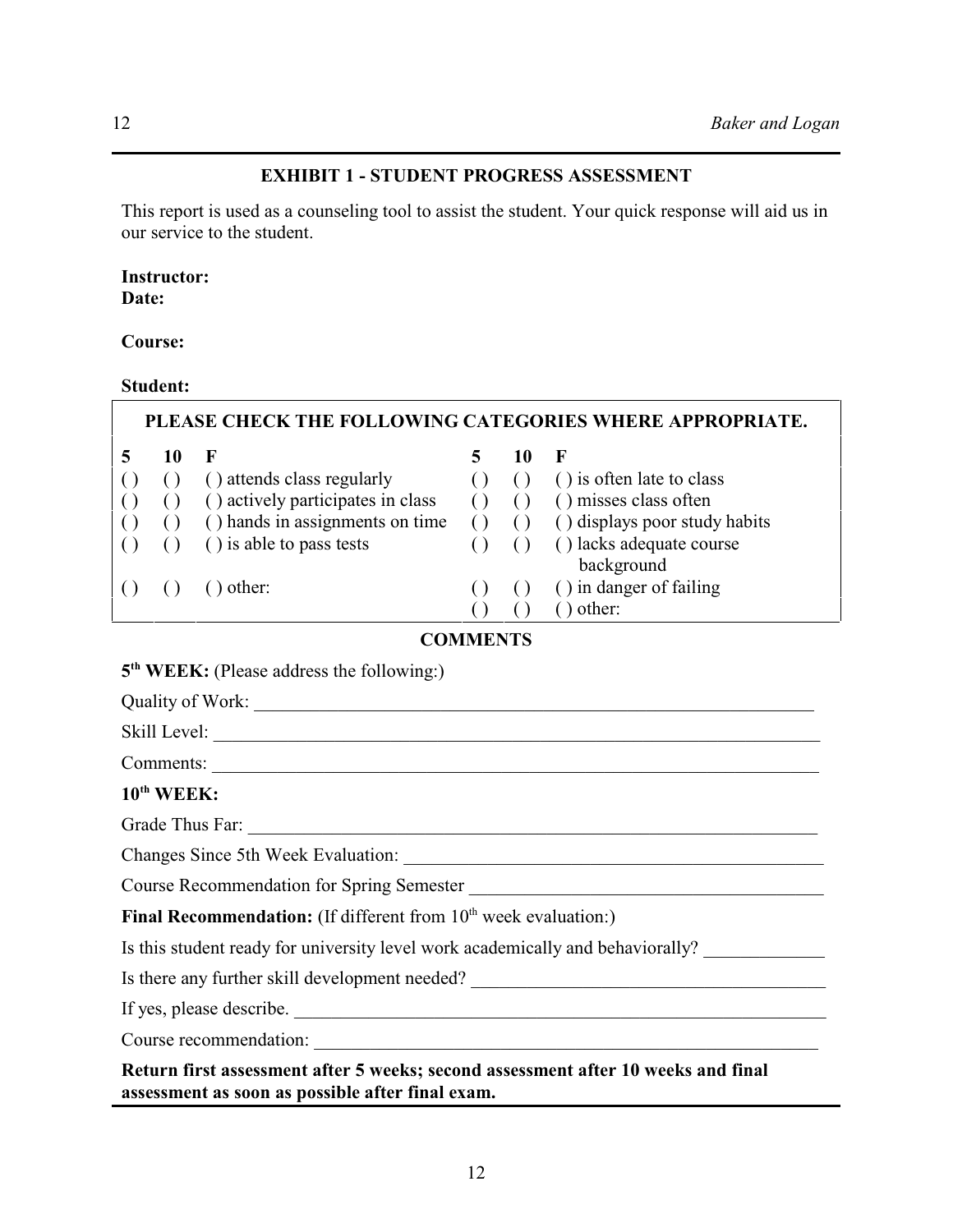# **EXHIBIT 2 - COLLEGE OF BUSINESS STUDENT EVALUATION OF FACULTY**

Please use the computer answer sheet to rate your instructor's performance for each of the following items using these codes.

| UNSATISFACTORY |  | OUTSTANDING |
|----------------|--|-------------|

( $*$  If a question is not applicable, then do not place an answer for that question  $#$  on the answer sheet).

- 1. Instructor uses time effectively.
- 2. Instructor was able to transmit knowledge clearly.
- 3. Instructor was able to generate student interest in the course material.
- 4. Instructor was well prepared for class sessions.
- 5. Instructor attended classes regularly.
- 6. Instructor was open to relevant discussion in class.
- 7. Instructor was concerned that students learn and understand.
- 8. Instructor showed an interest in and respect for me as an individual.
- 9. Objectives and topics of the course were made clear.
- 10. My course responsibilities were well defined.
- 11. Course was well organized.
- 12. Teaching materials required for the course were helpful.
- 13. Projects, if assigned, were appropriate to the course subject matter and/or objectives.
- 14. Exam content was representative of the course content and objectives.
- 15. Exam items were clear and well written.
- 16. Exams, homework, and projects were graded fairly.
- 17. I learned a lot in this course.

# **Feel free to add comments in the box on the computer form. Do not write your name.**

# **Reflection on the Data and Changes Made**

*Year 2 (cycle 2).* As a result of evaluating the data and reflecting on the changes that might be make to the Project, several changes were made during the second year. For example, the data indicated that class attendance, class participation, homework submission and test passing rates were a problem. There was a relationship between these variables, in that students who did not attend regularly or participate in class, or who did not turn in homework assignments on time or in a complete fashion, scored less well on tests and exams. After reflecting on this issue, a decision was made to change the class size from 14 to 6 in order to allow more time to be devoted to each student. Another change involved asking each student to go to the blackboard and explain a problem or an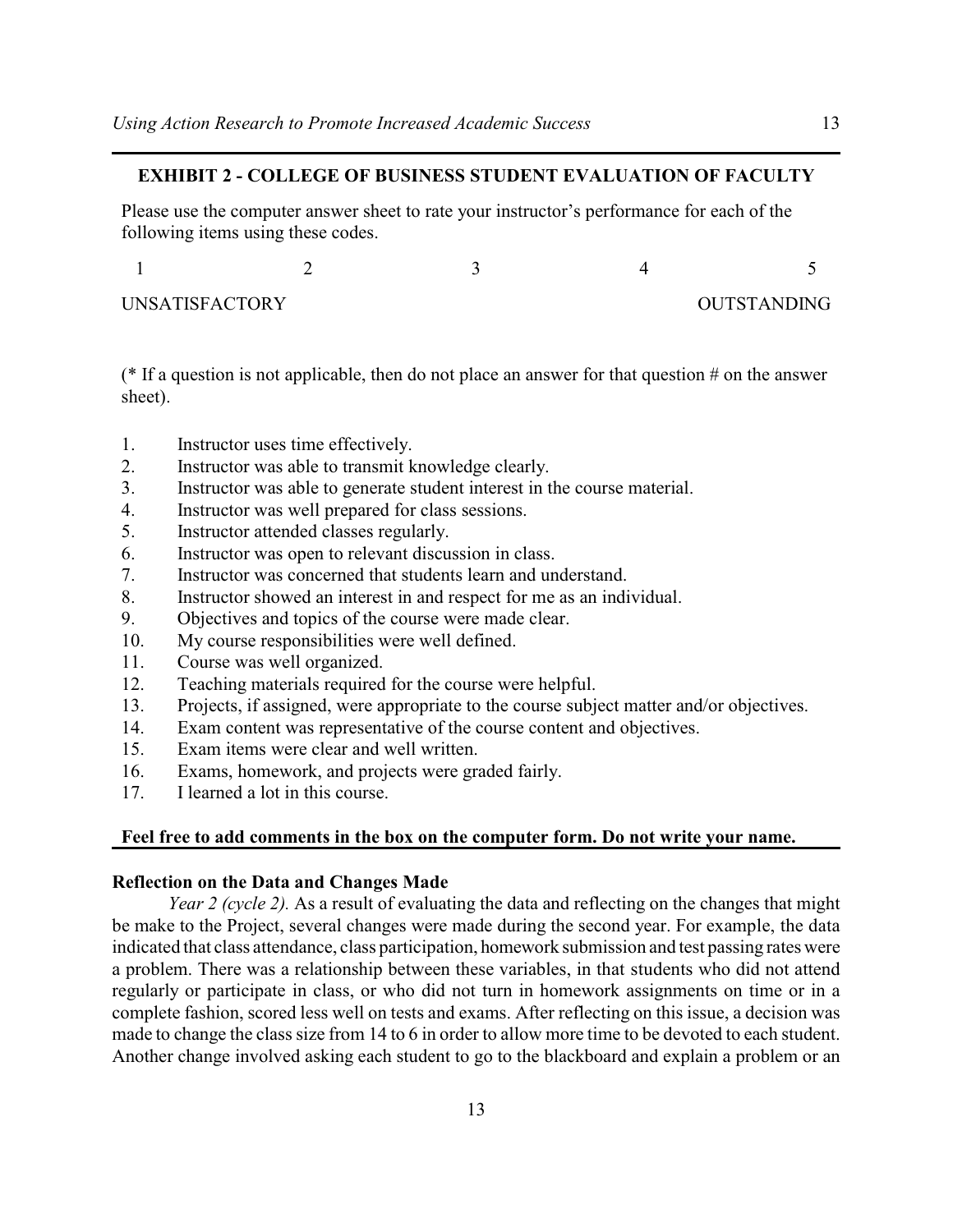exercise that had been assigned as homework rather than doing homework in a team approach (which might allow a student to rely on the other members of the team, rather than doing the work him or herself). This change caused more active participation on the part of students in terms of asking questions and offering comments, both during class and at other times outside of the class (as observed by TAs in the student residences and by the instructor during office hours). Another change involved the creation of a study group which met in the instructor's office three times per week to discuss homework assignments. This change produced an unexpected new piece of data. Through first hand observation of students' ability to understand complex accounting material, the instructor realized that the students were able to learn the same material as required of all business majors. This led to another change in the type of material covered, and in the way in which it was covered. There was less remedial material given and more time devoted to accounting material. Through this change, the students were challenged to learn at a higher level of complexity.

*Year 3 (cycle 3)*. Because the instructor observed that students were capable of learning more complex material (as determined through greater participation, homework submission and test performance, as well as through periodic student assessment forms as shown in Exhibit 1), the instructor was able to convince the staff and advisors ofthe AAP to become more aggressive in their recruitment efforts. Instead of simply permitting students to participate in the Project on an arbitrary basis, they explained the objectives of the Project and encouraged students to consider participating. The instructor addressed all students entering the AAP prior to their selection of courses. In these presentations, a video was shown, and potential participants were urged to consider the Project. As a result, students in the Project's third year were better prepared for the course, particularly from the perspective of the amount of work effort that was expected of them. These changes allowed a return to the initial intended course size (14 to 15 students) and a return to a team-based approach to homework discussion and review.

# **Phase II- Taking Action, Observing and Reflecting**

Based on the data gathered through observation of students' behavior and completion of assessment forms, at the end of the third year the instructor became convinced that students participating in the Project had recognized that university work was more difficult than secondary school, and that they had a willingness to work hard to achieve academic success. Students who had participated in Years 1 and 2 of the Project were asked to make presentations in which they discussed their experiences with potential new participants. Some of the participants in the first two years returned to their secondary schools and discussed their experiences with younger students and siblings. In addition, two former participants were hired by the instructor as class assistants. These assistants spoke favorably about the Project and encouraged participation. Discussions with students revealed that while there was recognition that the course material was difficult, they understood that it would be beneficial for their future careers. The participants expressed the view that it was desirable to pursue a degree in business because of its potential for future employment opportunities. Based on this data, the instructor petitioned the provost of the university to allow credit to be granted for the experimental course. This change was implemented in Year 4 of the Project.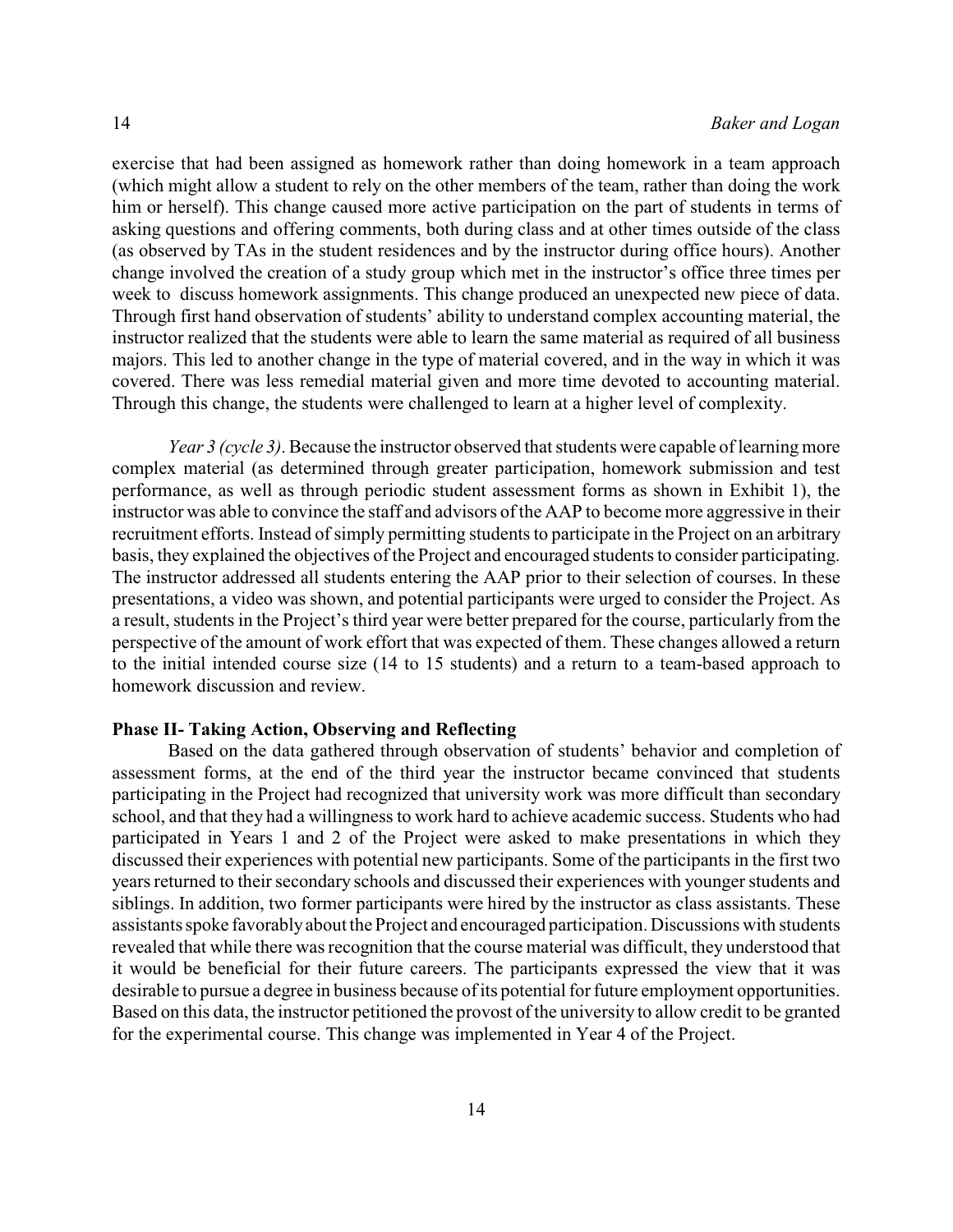*Year 4 (cycle 4)*. The course continued to meet for nine hours per week, but it received credit as a normal three hour class. Because the participants earned full credit for the course, they had an incentive to devote the time and effort to achieve academic success. The remedial parts of the course were reduced and more time was added for team and group work. Previous participants in the Project were asked to visit and explain their experiences, and also their expectations for future employment opportunities. As a result of these student presentations, participants in the Project became aware that fast food employment could be succeeded by professional employment. In

addition to the other changes previously mentioned, the textbook that was used in other accounting courses began to be used in the Project. The study guide for this textbook was made mandatory for the participants in the Project. In addition, completion of quizzes from the study guide was required.

*Year 5 (cycle 5)*. By Year 5, the Project was proceeding in an established pattern. The only significant modification during Year 5 was to require participants to attend an annual job fair sponsored by the university to expose them to a wide range of potential employment opportunities.

*Year 6 (cycle 6)*. Teaching assistants (TAs) attended class meetings on a regular basis in order to observe how students performed in class. This change helped the TAs to be more effective in assisting students during their evening study sessions at the residences. The TAs were able to observe how the homework assignments were discussed and reviewed in class. This provided them with a better framework to explain solutions to problems.

*Years 7 and 8 (cycles 7 and 8)*. During these years, few significant changes were made to the Project, except that some ordinary university students were allowed to register for the course. These non-AAP students had heard about the Project and it interested them. Having participants in the Project work along-side students who had been admitted to the university through normal channels was unexpectedly beneficial. The younger students in the Project were able to observe how older students behaved in class, how they prepared for assignments, and other forms of behavior, such as what it meant to be on time when coming to class. They were also able to talk with these students about possible future courses and instructors.

# **Phase III**

The Action Research Project is on-going. Table 4 shows the number of students who have participated in the Project and who have successfully graduated from the College of Business or who continue to remain in good standing through class admission year 2003. The success rate by year may not be a particularlymeaningful figure because it compares the number of students entering the Project in a given year with the number of students graduating or remaining in good standing for that year. Since the students participate in the Project in their freshman year, it is at least three years before they graduate or drop out of the university. Thus, the success rates by year may not be as meaningful as the total success rate over the eight year time period (54%).

Additional changes in the Project are being considered, such as requiring participants to attend tutorial meetings three times per week. Now that a history for the Project has been created, the incoming participants often have friends or relatives who have completed their university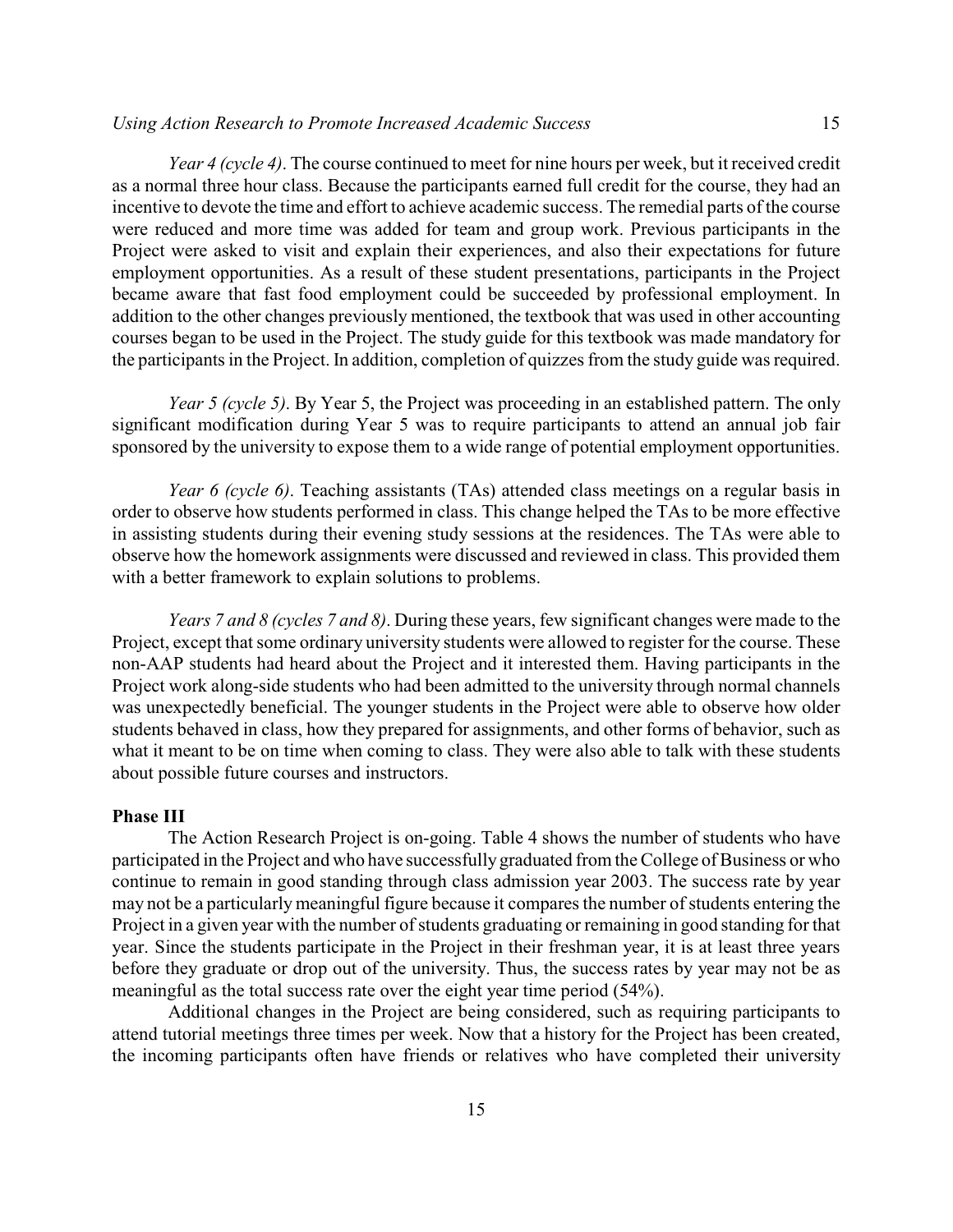degrees and obtained meaningful employment. This provides role models and examples for the incoming participants. As mentioned previously, every semester students in the College of Business are asked to complete a Student Evaluation of Faculty form. While the data derived from this form are largely quantitative in nature, a selection of the comments received from the participants in the Project is shown in Exhibit 3.

### **FINDINGS FROM THE PROJECT**

Although the initial purpose of the Project was to increase the level of student interest in majoring in business, the ultimate findings have been more pedagogical in nature, focusing on the themes of cultivation, self-control and agreed-upon rules. These themes are discussed below.

# **Cultivation**

Cultivation involves encouraging students to recognize that to a significant extent they determine their own futures (including their future personal and economic success). Low expectations and low self-esteem acquired in pre-college years was often difficult to overcome. Through cyclical observation and reflection of participants by the researcher, it was felt that these attitudes needed to be modified if students were to achieve academic success. Action was taken to engage students with activities that demanded the use of new skills, such as investigating and reporting on a company's progress. This resulted in participants demonstrating their ability to apply latent skills to new situations. Students were encouraged to construct new knowledge from their own experiences by connecting university learning with current places of employment.<sup>3</sup> Achievable academic challenges were presented to the participants, along with the help needed to inspire their self confidence. Asthe students began to realize how accounting connects with their everyday lives, they were able to transfer their latent knowledge of people and situations<sup>4</sup> to an understanding of how corporations use comparable techniques to convince customers to buy products.

In a metaphorical sense, cultivation is like cultivating a garden. The gardener must loosen the soil so that the seed can germinate, take root, and grow. A similar experience happens when the instructor loosens the metaphorical soil of the mind and plants the seed of achievement. Students blossom when they realize that the instructor expects them to do well, and they are challenged by this expectation. The instructor is rewarded when the students return to say that they are on the honor list, or they will be graduating soon, or they have obtained a position in a company. This is especially the case when the instructor knows that as educationally disadvantaged students, they were initially stigmatized as being unlikely to succeed when they entered the university.

### **Self-Control**

 $<sup>3</sup>$ Most students in the university, even those who are not educationally disadvantaged, are involved in some type of</sup> non-university related employment.

<sup>&</sup>lt;sup>4</sup>Sometimes referred to "getting over" in urban parlance.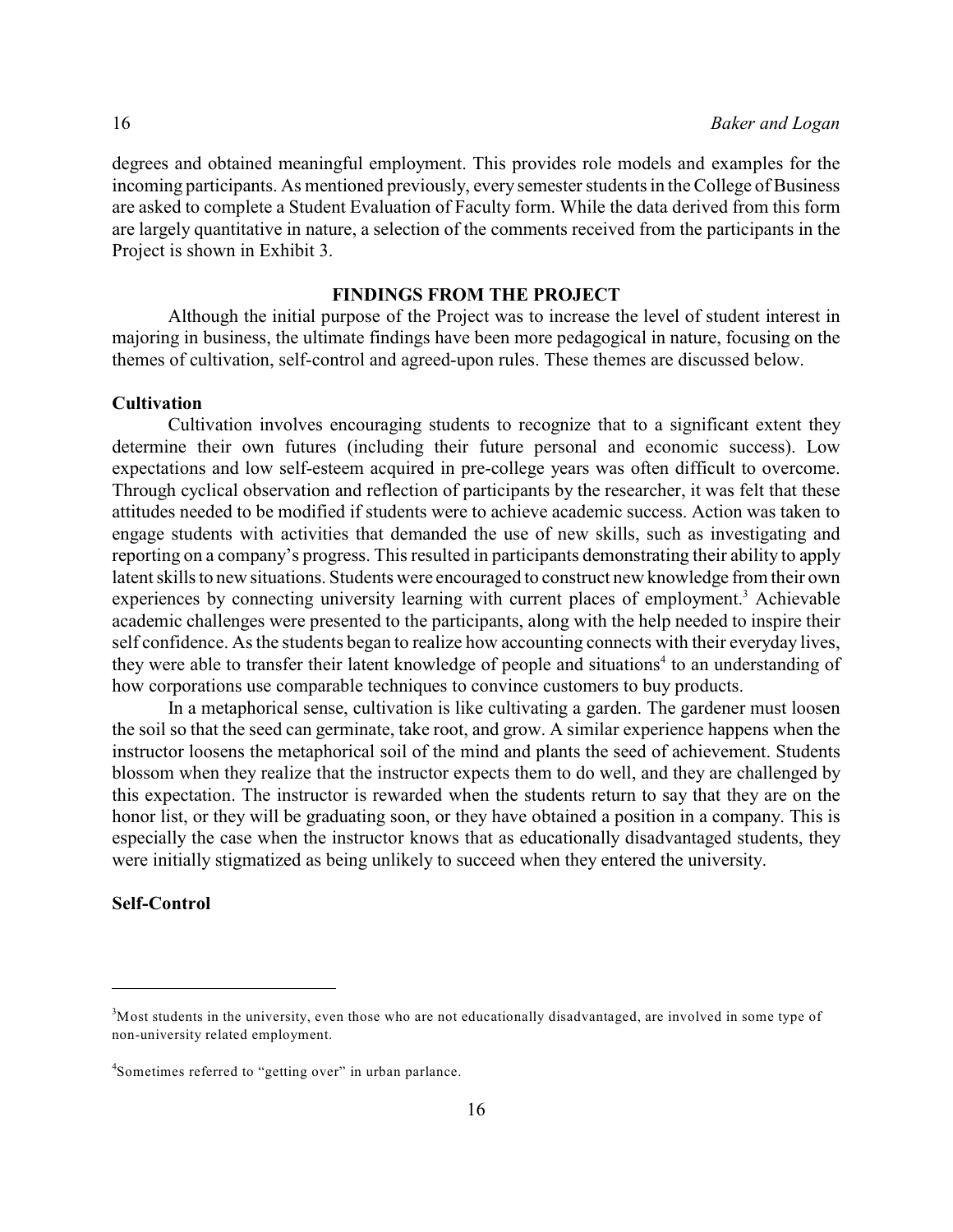The principle of self-control was often difficult to sustain because students were not always comfortable with a rigorous program of study. They may not have been previously aware of how t contract to the contract of the contract of the contract of the contract of the contract of the contract of the contract of the contract of the contract of the contract of the contract of the contract of the contract of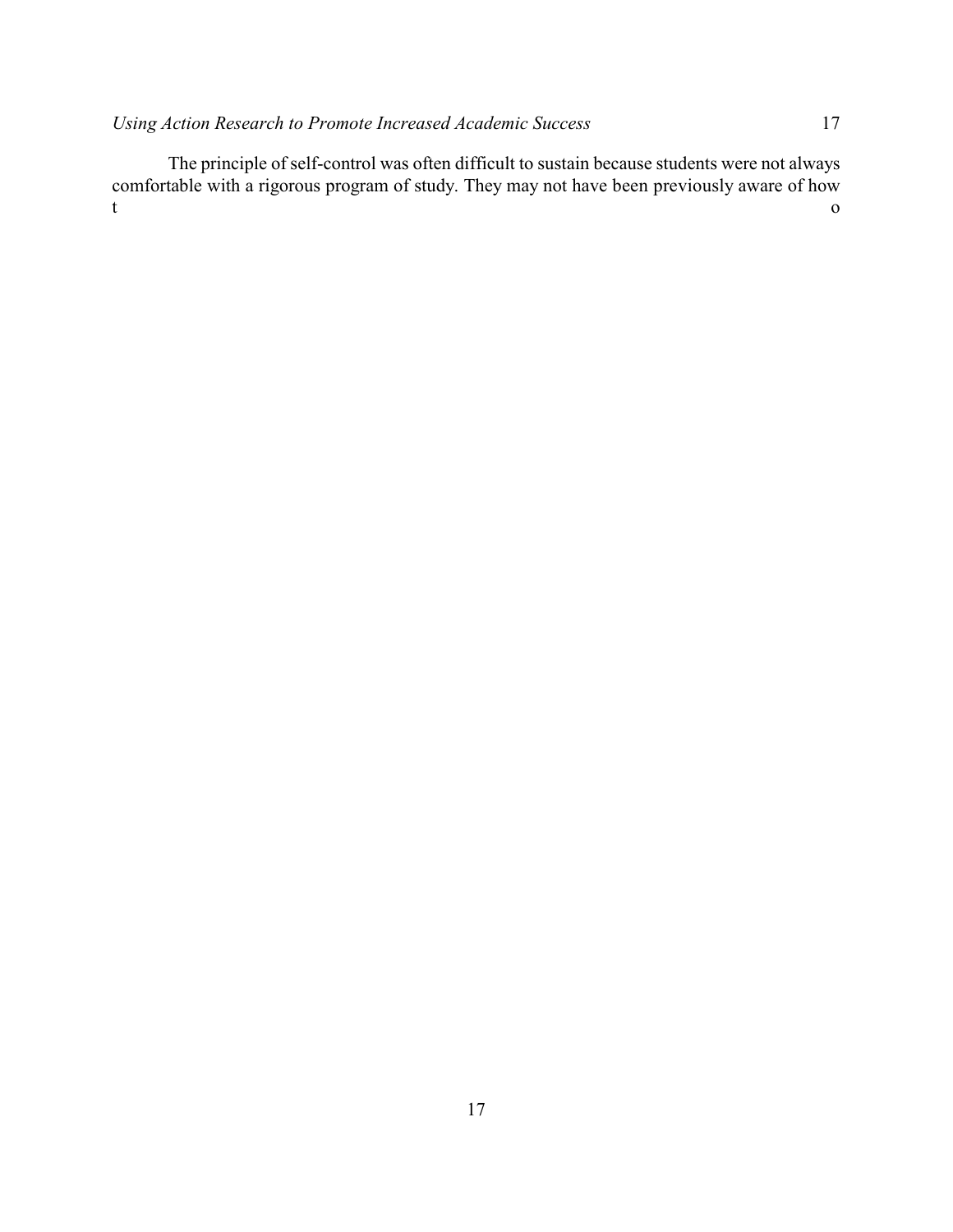# **EXHIBIT 3**

### **FEEDBACK FROM PARTICIPANTS IN THE PROJECT**

Year 1 This class was tough but tolerable. I learned a lot and the instructor provided the necessary information for me to do so.

He pushed me to try and do my best and I learned a lot more.

Year 2 This course was well instructed, though if someone has not taken this class or any other accounting class then the course may be a little different, and ways of helping inexperienced people may be helpful if stressed more.

> This cat is way too hard on students. I would like to see his grade compared to other accounting teachers.

Year 3 He is an extremely hard professor. You have to be prepared for class with all homework assignments and reading material. Despite the fact that the course was probably the hardest class I've ever taken at the university, I learned a lot because he pushes you to really learn. It is not the class to take if you want an easy A.

> He is one of the best teachers I ever had. He taught me with a hard style, but it made me learn. He is an outstanding professor.

- Year 4 A wonderful instructor who enforced high standards and discipline. He generated a great interest in each student thoroughly learning all the course material. He held us responsible and accountable to ourselves. He was very open and willing to help all students at any time (office hours as well as calling him at home). There should be more instructors like him.
- Year 5 He pushed me to use my time efficiently. I am a freshman and he is very helpful. He taught me to study and use my time accordingly. If it wasn't for him, I don't know how I would do my first year.
- Year 6 I always learn a lot of material in his classes. I feel very well prepared for the next course.
- Year 7 He is an excellent teacher. He is very concerned about teaching students. He is also always available when you need help. I wish he taught more accounting classes.
- Year 8 E-mail: I just wanted to thank you and tell you that I thoroughly enjoyed your class and really appreciated you as a professor. Sometimes I need a kick in the butt to get going, and it was your pushing that got me back on track last year, and has still kept me going now. I know that it has almost been a year since I was in your class, but I figured that it was better late than never.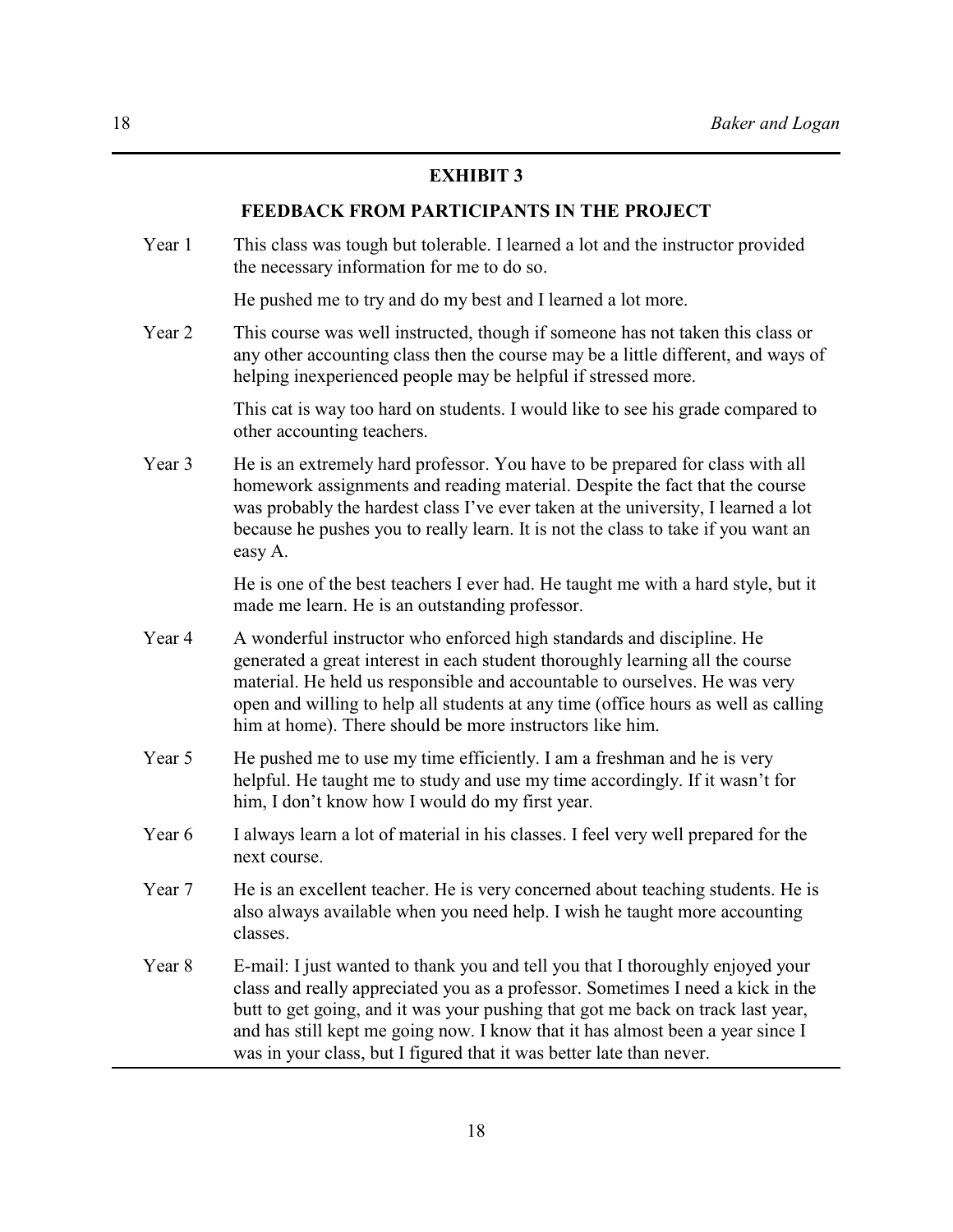"play" the "academic game" (e.g. taking lecture notes; developing appropriate approaches to test taking; preparing homework; forming study groups; completing assignments on time; attending class punctually). When students began to realize that greater achievement resulted from hard work, the instructor's role became easier and the students began to progress. In addition, higher achieving students became role models for their lesser achieving peers.

# **Agreed Rules for Class Participation**

Over several years of cyclical observation and reflection, it was found that encouraging selfcontrol often required that the instructor obtain agreement on certain rules for class participation. For example, if a student was responding to a question, it was important that the instructor insist that all members of the class listen to the question, as well as the answer, and be ready to challenge the answer if they disagreed or did not understand the concept. This rule also necessitated that all students maintain quiet while listening to their peers and to the instructor. In order to assure that students were abiding by this rule, follow-up questions were asked. Interactive teaching strategies, including peer interaction and open questioning, resulted in higher levels of student interaction and active class discussion. Students were encouraged to pose questions to other students, which if not answered successfully, would provide additional credit for the student asking the question. As a form of peer pressure, this type of procedure encouraged students to study more and to come to class better prepared.

# **Other Factors**

One of the greatest challenges in teaching accounting to any student is to help students appreciate the relevance of the course for their future lives and careers. Many college-age students have been exposed more to visual media than to textbooks. Consequently, textbooks that provide good visual images are important. A user-friendly textbook was chosen for the Project. The textbook included learning objectives for each chapter assigned, a tutorial disk which the students could use to learn at their own pace, and a workbook/study guide which summarized essential points in each chapter and tested the student's knowledge using self-test questions and exercises. Assignments were often completed during class in small groups. Each student in the group had to express agreement with the answer before it was presented to the class as a whole. This caused group members to teach each other. Instead of merely watching the instructor go through problems, a selected member from each group would be asked to explain the problem to the class. This aspect of cooperative learning carried over into the residences and study halls after class (determined based on reports from TAs). As the assurance and self-esteem of the groups increased, they began to ask for more immediate feedback on their performance. This type of feedback from the students led to modifications of the Project whereby examinations and homework assignments were discussed immediately, rather than forcing the students to wait several days or a week for feedback.

### **Final Points**

Class sessions typically began with an overview of the topics to be discussed and ended with a review of the topics covered. The purpose was to cultivate the students' expectations about the importance of learning and using accounting in their lives. Every class would stress that students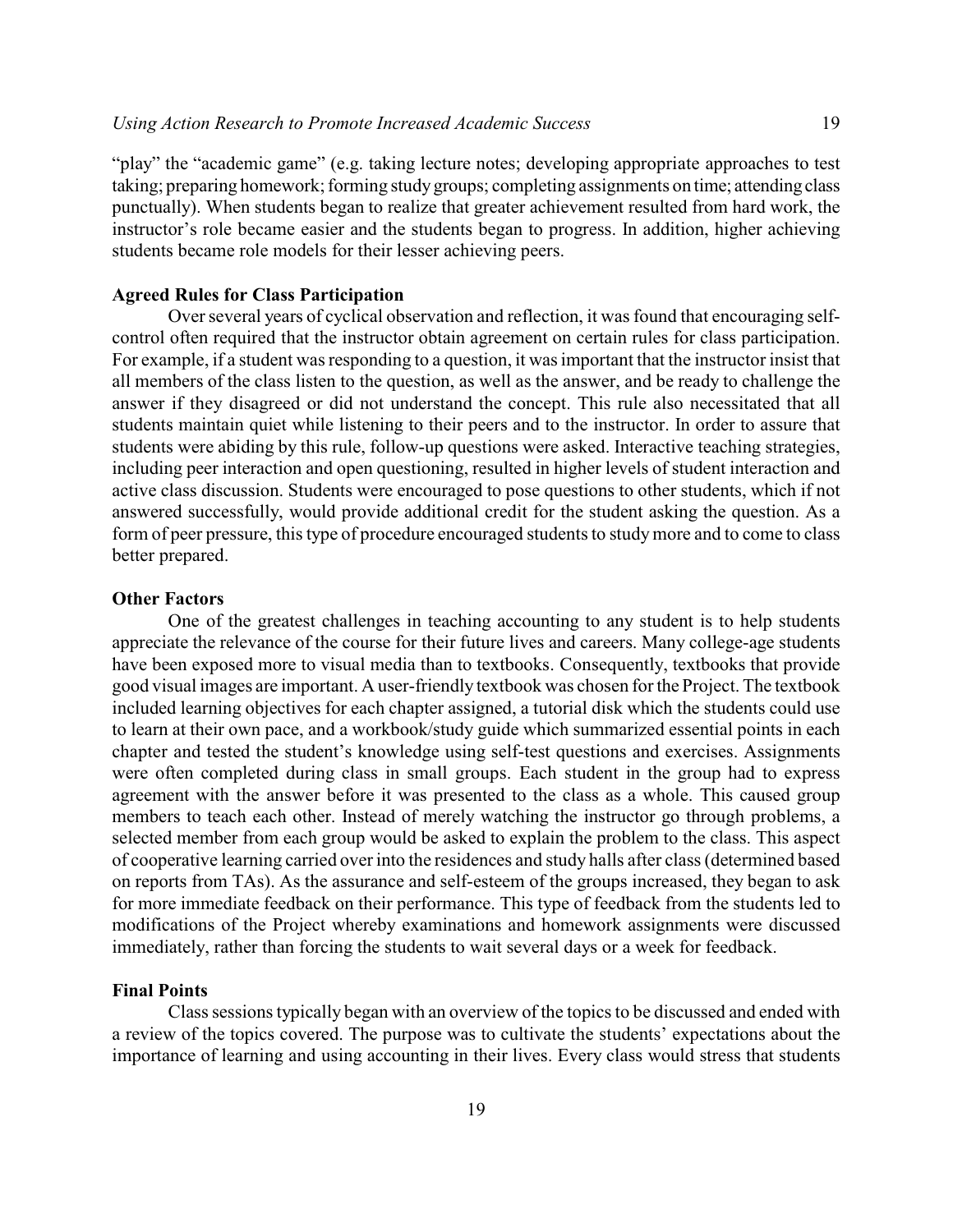were destined to be important people if they were academically prepared for the future. It was a key moment when students made the transition from feeling bad about their prior experiences, to gaining a positive attitude based on genuine achievement. As the students began to develop a positive attitude, they acquired increased confidence about their ability to learn as well as other students. The participants were then able to achieve more than they, their parents, and their previous teachers and counselors thought was possible.

### **SUMMARY**

Since the inception of the Project in 1996, there has been a continual process of cyclical observation, reflection, and change (Grundy, 1988). Based upon data gathering through observation of Project participants, and through completion of forms required by the staff of the AAP and the College of Business, as well as discussions with students and listening to participant comments, frequent changes were made to the Project. The Project's success is attributable in part to smaller class sizes and individual attention. However, engaging students in a positive learning experience has also been important. It has been challenging, as well as gratifying, to work on this Project. While the numbers are small, we feel that the Project has contributed to improving the lives of the students involved. Another aspect of the Project, and one which helps make change more sustainable, is that as each student succeeds, they begin to help new students. As the new students observe the success of their predecessors, this promotes a pattern of success. Our hope is that as educationally disadvantaged students' expectations grow, they will in turn be motivated towards higher levels of achievement, thus permanently removing the educationally disadvantaged stigma.

### **REFERENCES**

- Adler, R. W., and M. J. Milne. 1997. Improving the Quality of Accounting Students' Learning through Action-oriented Learning Tasks. *Accounting Education* (Vol. 6, No. 3) 191-215.
- Alternative Admissions Program. 2003. *Annual Report 2002-2003*. (North Dartmouth, MA: University of Massachusetts Dartmouth).
- Argyris, C., and D. Schön. 1978. *Organizational Learning: A Theory of Action Perspective*. (Reading, MA: Addison-Wesley).
- \_\_\_\_\_\_\_, and \_\_\_\_\_\_\_. 1991. Participatory Action Research and Action Science Compared. In W. Whyte (Ed.) *Participatory Action Research*. (Newbury Park, NJ: Sage) 85-96.
- Aspland, T., and R. Brooker. 1998. A Pathway for Postgraduate Teaching. In B. Atweh, A. Kemmis, and P. Weeks (Eds.) *Action Research in Practice.* (London: Routledge) 280-301.
- Atweh, B., A. Kemmis, and P. Weeks. 1998. *Action Research in Practice.* (London: Routledge).
- Baker, C. R. 1977. An Observation Study of a Large Public Accounting Firm. *Human Relations*. (Vol. 30, No. 11) 1005-1024.
- Baskerville, R., and A. T. Wood-Harper. 1998. Diversity in Information Systems Action Research Methods. *European Journal of Information Systems*. (Vol. 7), pp. 90-107.
- Bassey, M. 1998. Action Research for Improving Educational Performance. In R. Halsall (Ed.) *Teacher Research and School Improvement*. (Buckingham: Open University Press) 93-108.
- Board of Higher Education. 2002. *Admissions Standards for the Massachusetts State Colleges and Universities.* (Boston: Commonwealth of Massachusetts).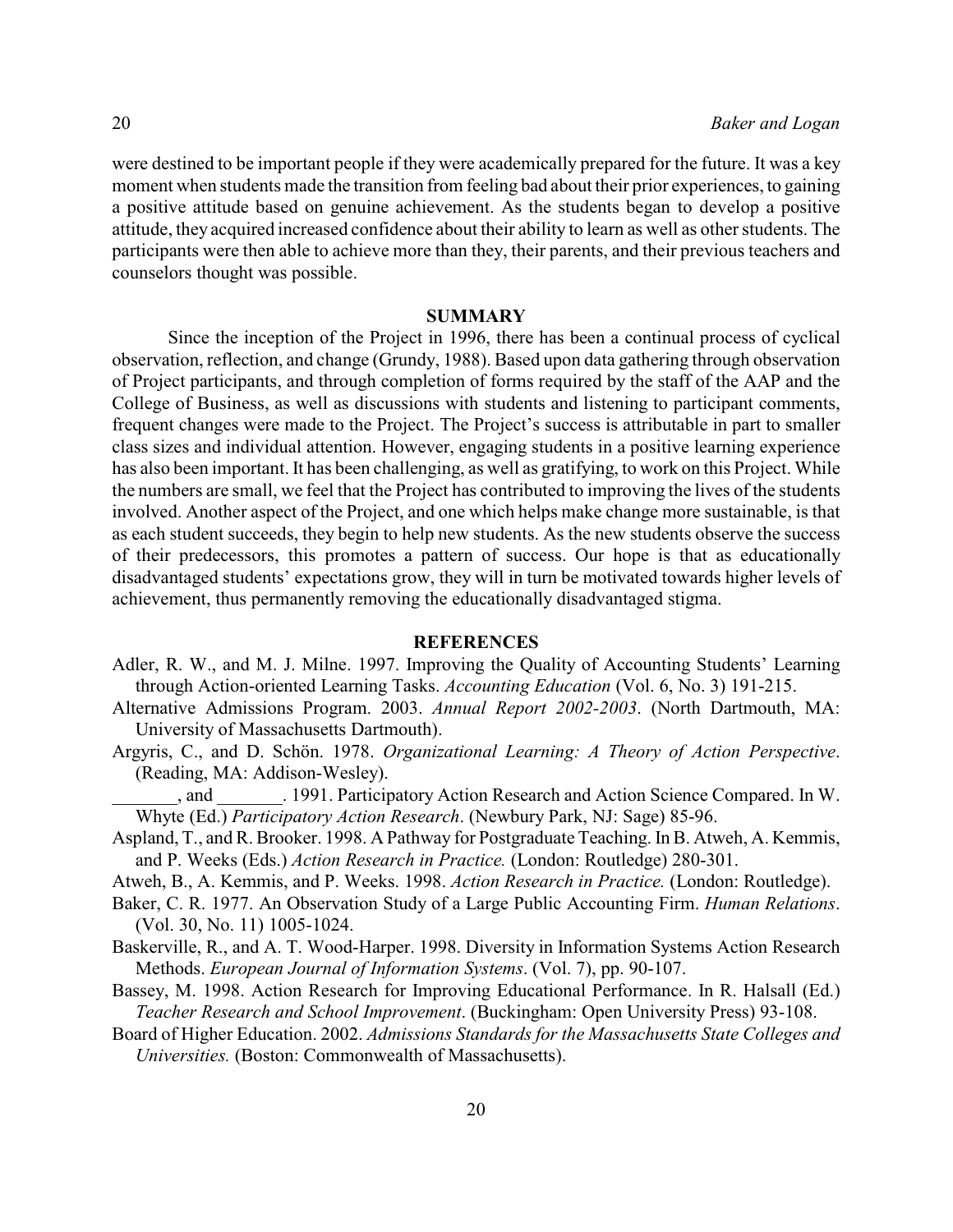- Bureau of the Census. 1999. *Current Population Reports, and Money Income in the United States: 1999*. (Washington, DC: US Department of Commerce).
- Bureau of Labor Statistics. 2000. *College Enrollment and Work Activity of 2000 High School Graduates*. (Washington, DC: United States Department of Labor).
- Darling-Hammond, L. 1998. Unequal Opportunity, Race and Education. *Brookings Review* (Washington DC: Brookings Institute).
- Dick, B. 1993. A Beginner's Guide to Action Research. *Arcs Newsletter* (Vol. 1, No. 1) 5-9.
- Diesing, P. 1991. *How Does Social Science Work?: Reflections on Practice*. (Pittsburgh, Pa. : University of Pittsburgh Press).
- Grundy, S. 1988. Three Modes of Action Research. In Kemmis, S., and R. McTaggert (Eds.) *The Action Research Reader, 3<sup>rd</sup> edition.* (Geelong: Deakin University Press).

\_\_\_\_\_\_\_, and S. Kemmis. 1981. Educational Action Research in Australia: The State of the Art. Paper presented at the Annual Meeting of the Australian Association for Research in Education, Adelaide, as cited in S. Grundy (1988). Three Modes of Action Research. In S. Kemmis and R. McTaggert (Eds.) 1988. *The Action Research Reader, 3rd edition*. (Geelong: Deakin University Press).

Hammond, T. D. 1985. Some Considerations in Attracting and Retaining African-American D o c t o r a l

Candidates in Accounting. *Issues in Accounting Education* (Vol. 10, No. 1) 143-161.

- \_\_\_\_\_\_\_. 1997. From Complete Exclusion To Minimal Inclusion: African Americans and the Public Accounting Industry, 1965-1988. *Accounting, Organizations and Society* (Vol. 22, No. 1) 29-45.
- \_\_\_\_\_\_\_., and D.W. Streeter. 1994. Overcoming Barriers: EarlyAfrican-American Certified Public Accountants. *Accounting, Organizations and Society* (Vol. 19, No. 3) 271-289.
- Hand, L. 1998. Tackling an Accounting Coursework Assignment-Action Research on the Student Perspective. *Accounting Education* (Vol. 7, No. 4) 305-323.
	- \_\_\_\_\_\_\_. 2001. Action Research- A Way Forward for Accounting Educators. Paper presented at the *BAA Accounting Education Conference*. University of Glamorgan, 2-4 July 2001.
- Houston, M., and R. Rimmer. 2005. A Comparison of Academic Outcomes for Business and Other Students. *International Journal of Management Education* (Vol. 4, No. 3) 11-19.
- Kober, N. 2001. *It Takes More Than Testing: Closing The Achievement Gap* (Washington, DC: Center on Education Policy).

[\(www.ctredpol.org/improvingpublicschools/closingachievementgap.htm](http://www.ctredpol.org/improvingpublicschools/closingachievementgap.htm)).

- Lewin, K. 1947. Frontiers in Group Dynamics. *Human Relations* (Vol. 1, No. 2) 143-153.
- Masters, J. 1995. The History of Action Research. In I. Hughes (Ed.) *Action Research Electronic Reader.* (Sydney: University of Sydney).

[\(http://www.scu.edu.au/schools/gcm/ar/arr/arow/rmasters.html#AR%20what](http://www.scu.edu.au/schools/gcm/ar/arr/arow/rmasters.html#AR%20what)).

- McKernan, J. 1991. *Curriculum Action Research. A Handbook of Methods and Resources for the Reflective Practitioner.* (London: Kogan Page).
- Naidoo, R. 2000. The 'Third Way' to Widening Participation and Maintaining Quality in Higher Education: Lessons from the United Kingdom. *Journal of Educational Enquiry* (Vol. 1, No. 2) 24-33.